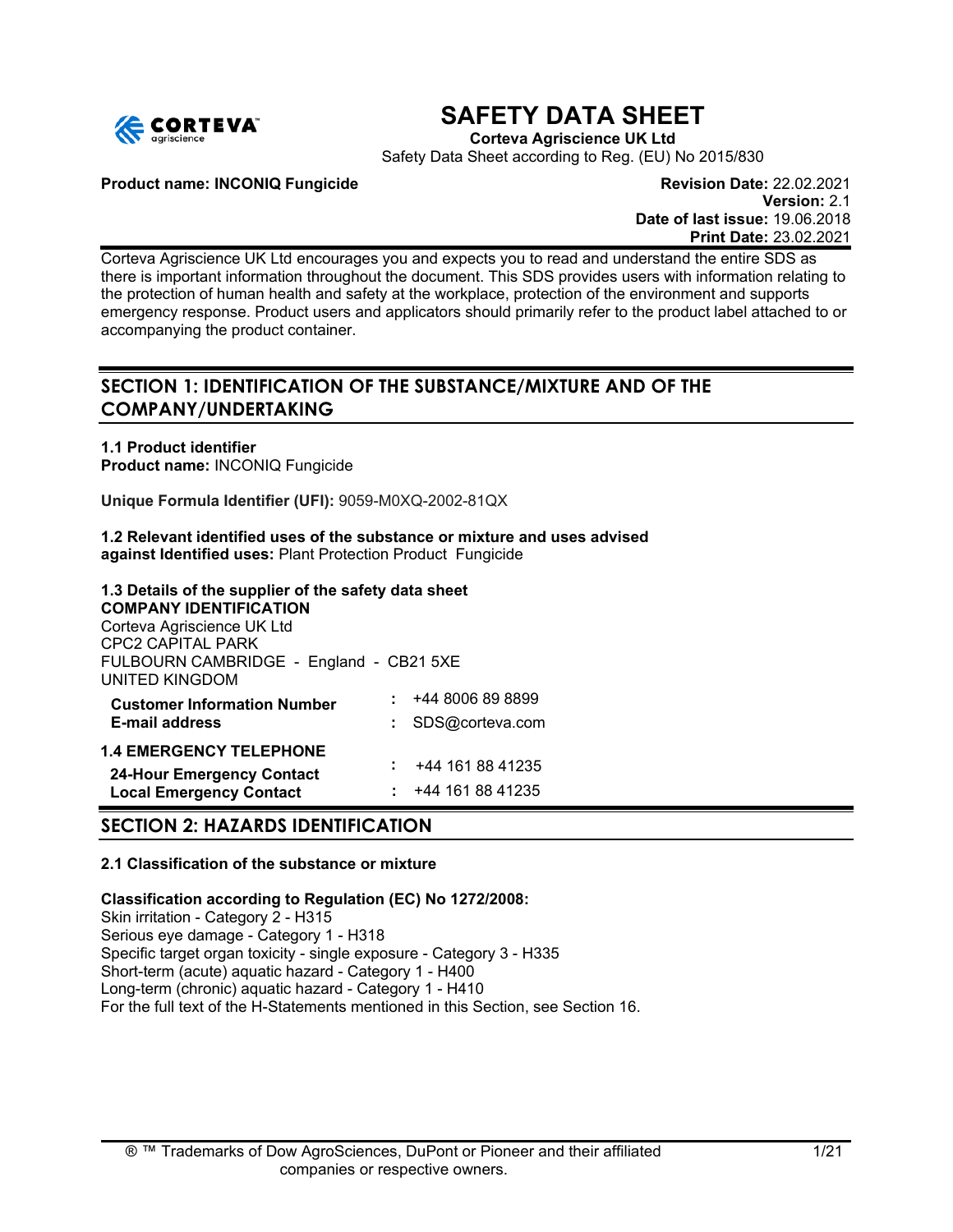# **2.2 Label elements**

**Labelling according to Regulation (EC) No 1272/2008:**

# **Hazard pictograms**



# **Signal Word: DANGER**

#### **Hazard statements**

| H315 | Causes skin irritation.                               |
|------|-------------------------------------------------------|
| H318 | Causes serious eye damage.                            |
| H335 | May cause respiratory irritation.                     |
| H410 | Very toxic to aquatic life with long lasting effects. |

#### **Precautionary statements**

| P280             | Wear protective gloves/ protective clothing/ eye protection/ face protection.                                                                                                                |
|------------------|----------------------------------------------------------------------------------------------------------------------------------------------------------------------------------------------|
| P302 + P352      | IF ON SKIN: Wash with plenty of water.                                                                                                                                                       |
| $P305 + P351$    | IF IN EYES: Rinse cautiously with water for several minutes. Remove contact lenses,                                                                                                          |
| + P338           | if present and easy to do. Continue rinsing.                                                                                                                                                 |
| P314             | Get medical advice/ attention if you feel unwell.                                                                                                                                            |
| P <sub>501</sub> | Dispose of contents/container to a licensed hazardous-waste disposal contractor or<br>collection site except for empty clean containers which can be disposed of as non-<br>hazardous waste. |

# **Supplemental information**<br>EUH401 To avoid ri

- To avoid risks to human health and the environment, comply with the instructions for use.
- **Contains** Reaction mass of N,N-dimethyldecan-1-amide and N,N-dimethyloctanamide; cyclohexanone; Ethoxylated Alcohols, C12 to C15; Ethylhexanol

# **2.3 Other hazards**

No data available

# **SECTION 3: COMPOSITION/INFORMATION ON INGREDIENTS**

# **3.2 Mixtures**

This product is a mixture.

If present in this product, any not classified components disclosed above for which no country specific OEL value(s) is(are) indicated under Section 8, are being disclosed as voluntarily disclosed components.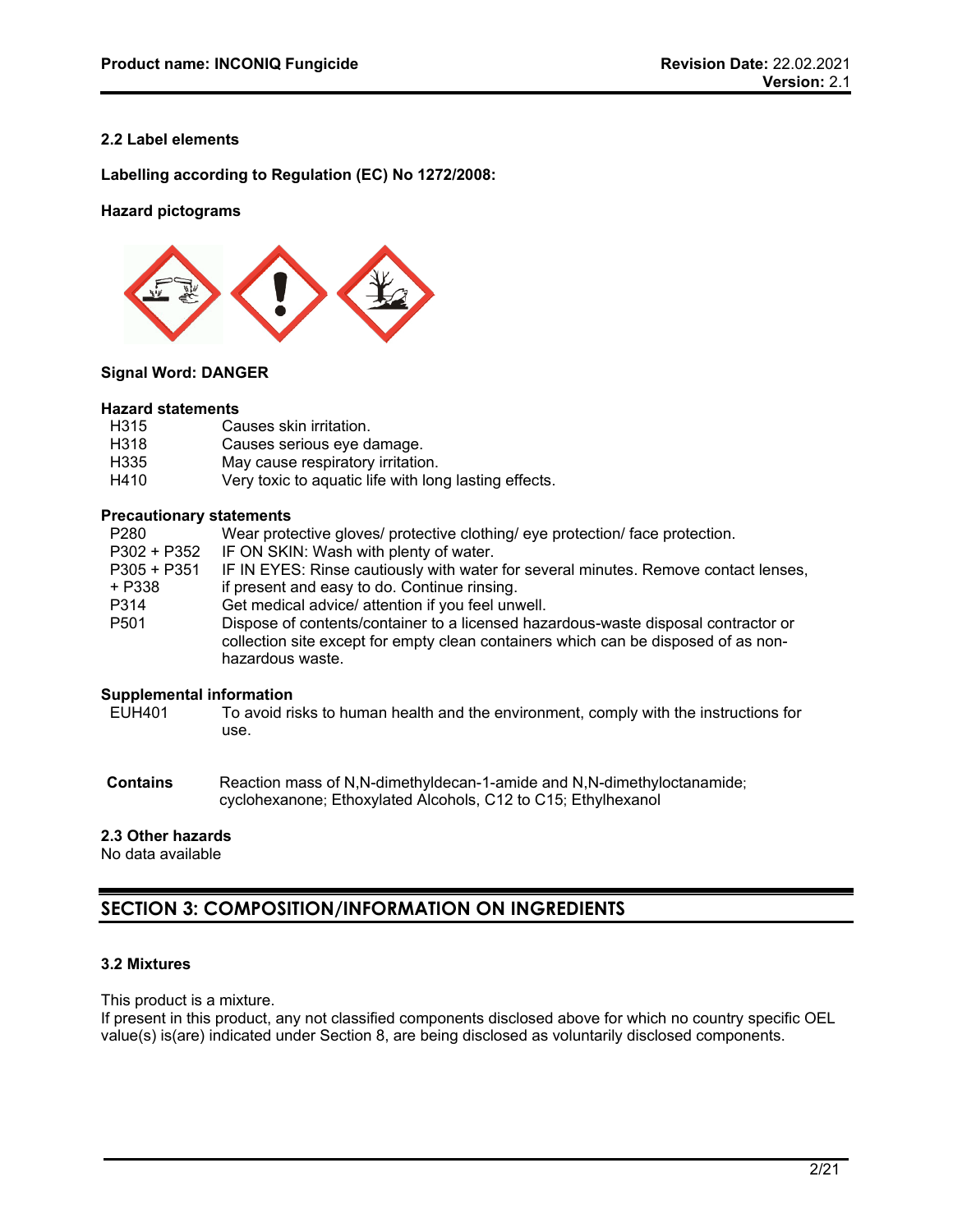| <b>CASRN</b><br>140-11-4<br>EC-No.<br>205-399-7<br>Index-No.                 | $>= 40.0 - 50.0 %$                  | Benzyl acetate                                               | Aquatic Chronic - 3 - H412                                                                                                                        |
|------------------------------------------------------------------------------|-------------------------------------|--------------------------------------------------------------|---------------------------------------------------------------------------------------------------------------------------------------------------|
| <b>CASRN</b><br>Not available<br>EC-No.<br>909-125-3<br>Index-No.            | $>= 10.0 - 20.0 %$ Reaction mass of | N,N-dimethyldecan-<br>1-amide and N,N-<br>dimethyloctanamide | Skin Irrit. - 2 - H315<br>Eye Dam. - 1 - H318<br>STOT SE - 3 - H335                                                                               |
| <b>CASRN</b><br>108-94-1<br>EC-No.<br>203-631-1<br>Index-No.<br>606-010-00-7 | $>= 3.0 - 5.10.0 %$                 | cyclohexanone                                                | Flam. Liq. - 3 - H226<br>Acute Tox. - 4 - H302<br>Acute Tox. - 4 - H332<br>Acute Tox. - 3 - H311<br>Skin Irrit. - 2 - H315<br>Eye Dam. - 1 - H318 |
| <b>CASRN</b><br>134180-76-0<br>EC-No.<br>603-798-4<br>Index-No.              | $>= 3.0 - 5.10.0 %$                 | Polyether modified<br>trisiloxane                            | Acute Tox. - 4 - H332<br>Eye Irrit. - 2 - H319                                                                                                    |
| <b>CASRN</b><br>517875-34-2<br>EC-No.<br>Not available<br>Index-No.          | 4.92%                               | Fenpicoxamid                                                 | Aquatic Acute - 1 - H400<br>Aquatic Chronic - 1 - H410                                                                                            |
| <b>CASRN</b><br>78330-21-9<br>EC-No.<br>Index-No.                            | $>= 3.0 - 5.10.0 %$                 | Ethoxylated<br>Alcohols, C12 to<br>C <sub>15</sub>           | Acute Tox. - 4 - H302<br>Eye Dam. - 1 - H318                                                                                                      |
| <b>CASRN</b><br>104-76-7<br>EC-No.<br>203-234-3<br>Index-No.                 | $>= 3.0 - 5.10 \, \%$               | Ethylhexanol                                                 | Acute Tox. - 4 - H332<br>Skin Irrit. - 2 - H315<br>Eye Irrit. - 2 - H319<br>STOT SE - 3 - H335                                                    |
| <b>CASRN</b><br>Not available<br>EC-No.<br>932-231-6<br>Index-No.            | $>= 3.0 - 5.10.0 %$                 | Benzenesulfonic<br>acid, C10-13-alkyl                        | Skin Irrit. - 2 - H315<br>Eye Dam. - 1 - H318<br>derivs., calcium salt Aquatic Chronic - 3 - H412                                                 |

For the full text of the H-Statements mentioned in this Section, see Section 16.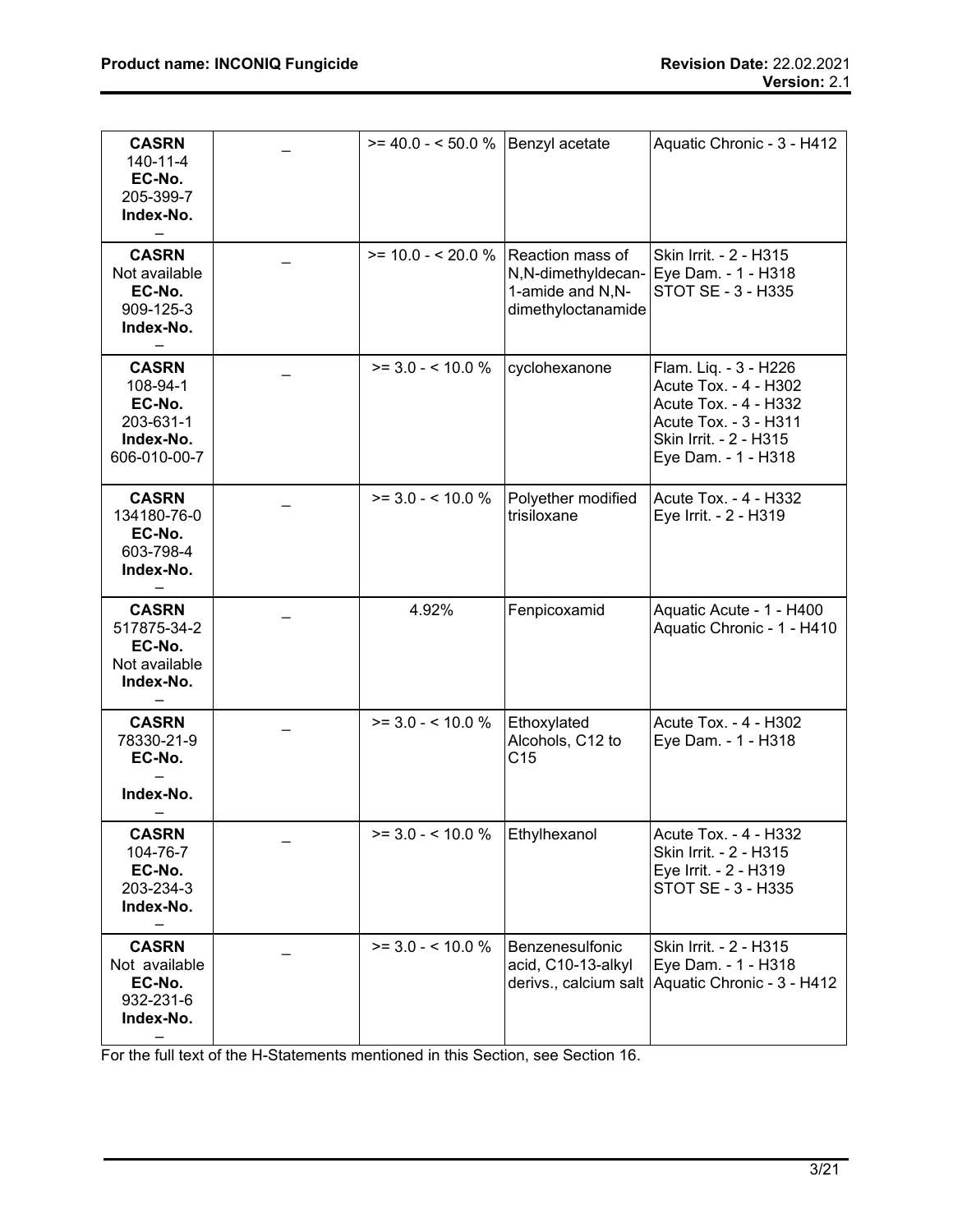# **SECTION 4: FIRST AID MEASURES**

#### **4.1 Description of first aid measures General advice:**

First Aid responders should pay attention to self-protection and use the recommended protective clothing (chemical resistant gloves, splash protection). If potential for exposure exists refer to Section 8 for specific personal protective equipment.

**Inhalation:** Move person to fresh air. If person is not breathing, call an emergency responder or ambulance, then give artificial respiration; if by mouth to mouth use rescuer protection (pocket mask etc). Call a poison control center or doctor for treatment advice. If breathing is difficult, oxygen should be administered by qualified personnel.

**Skin contact:** Take off contaminated clothing. Rinse skin immediately with plenty of water for 15-20 minutes. Call a poison control center or doctor for treatment advice. Suitable emergency safety shower facility should be available in work area.

**Eye contact:** Wash immediately and continuously with flowing water for at least 30 minutes. Remove contact lenses after the first 5 minutes and continue washing. Obtain prompt medical consultation, preferably from an ophthalmologist. Suitable emergency eye wash facility should be immediately available.

**Ingestion:** Immediately call a poison control center or doctor. Do not induce vomiting unless told to do so by a poison control center or doctor. Do not give any liquid to the person. Do not give anything by mouth to an unconscious person.

# **4.2 Most important symptoms and effects, both acute and delayed:**

Aside from the information found under Description of first aid measures (above) and Indication of immediate medical attention and special treatment needed (below), any additional important symptoms and effects are described in Section 11: Toxicology Information.

# **4.3 Indication of any immediate medical attention and special treatment needed**

**Notes to physician:** May cause asthma-like (reactive airways) symptoms. Bronchodilators, expectorants, antitussives and corticosteroids may be of help. Maintain adequate ventilation and oxygenation of the patient. Chemical eye burns may require extended irrigation. Obtain prompt consultation, preferably from an ophthalmologist. Because rapid absorption may occur through the lungs if aspirated and cause systemic effects, the decision of whether to induce vomiting or not should be made by a physician. If lavage is performed, suggest endotracheal and/or esophageal control. Danger from lung aspiration must be weighed against toxicity when considering emptying the stomach. No specific antidote. Treatment of exposure should be directed at the control of symptoms and the clinical condition of the patient. Have the Safety Data Sheet, and if available, the product container or label with you when calling a poison control center or doctor, or going for treatment. Repeated excessive exposure may aggravate preexisting lung disease.

# **SECTION 5: FIREFIGHTING MEASURES**

# **5.1 Extinguishing media**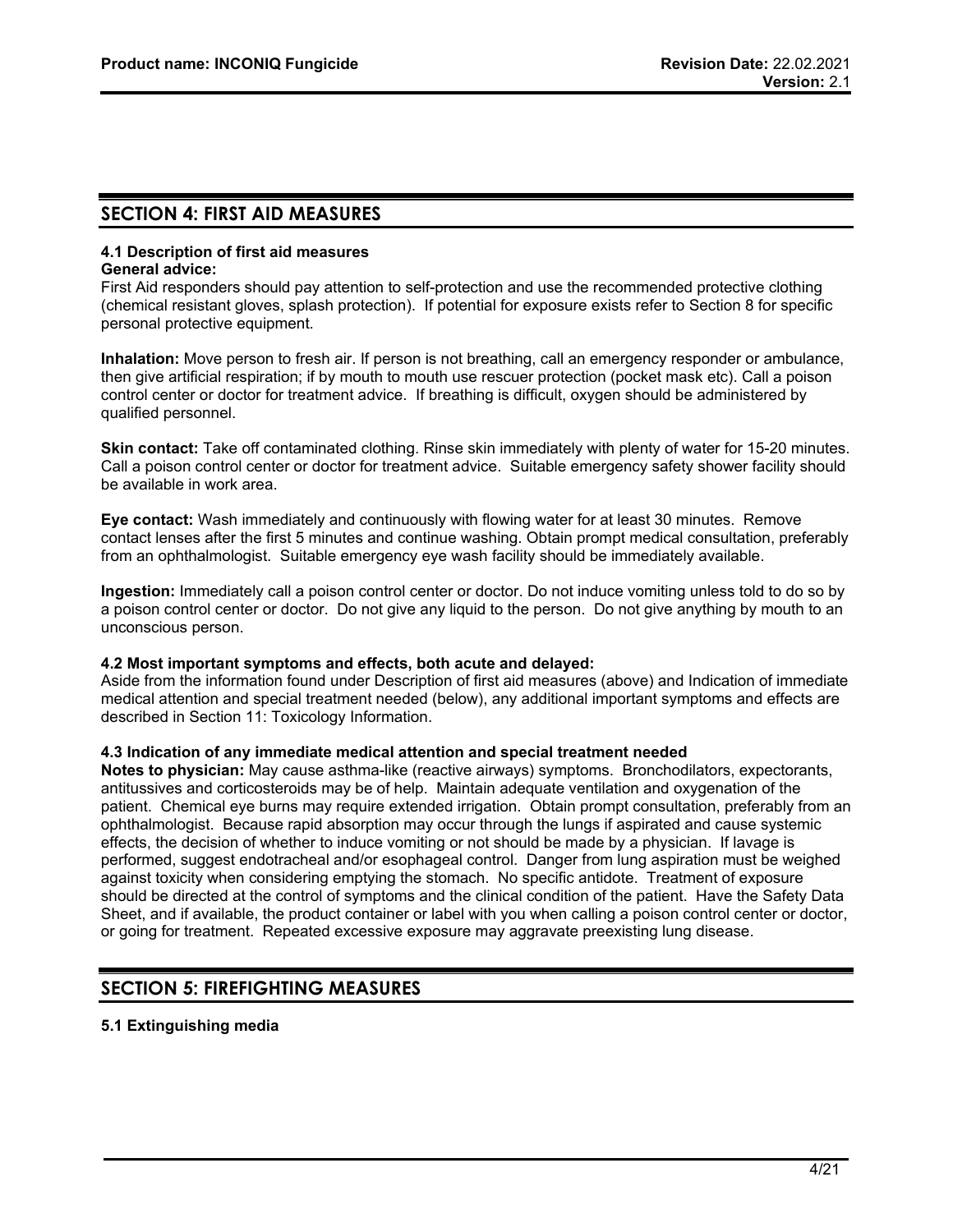**Suitable extinguishing media:** Water fog or fine spray. Dry chemical fire extinguishers. Carbon dioxide fire extinguishers. Foam. Alcohol resistant foams (ATC type) are preferred. General purpose synthetic foams (including AFFF) or protein foams may function, but will be less effective.

**Unsuitable extinguishing media:** No data available

# **5.2 Special hazards arising from the substance or mixture**

**Hazardous combustion products:** During a fire, smoke may contain the original material in addition to combustion products of varying composition which may be toxic and/or irritating. Combustion products may include and are not limited to: Nitrogen oxides. Carbon monoxide. Carbon dioxide.

**Unusual Fire and Explosion Hazards:** Violent steam generation or eruption may occur upon application of direct water stream to hot liquids.

# **5.3 Advice for firefighters**

**Fire Fighting Procedures:** Keep people away. Isolate fire and deny unnecessary entry. Consider feasibility of a controlled burn to minimize environment damage. Foam fire extinguishing system is preferred because uncontrolled water can spread possible contamination. Do not use direct water stream. May spread fire. Burning liquids may be moved by flushing with water to protect personnel and minimize property damage. Avoid accumulation of water. Product may be carried across water surface spreading fire or contacting an ignition source. Contain fire water run-off if possible. Fire water run-off, if not contained, may cause environmental damage. Review the "Accidental Release Measures" and the "Ecological Information" sections of this (M)SDS.

**Special protective equipment for firefighters:** Wear positive-pressure self-contained breathing apparatus (SCBA) and protective fire fighting clothing (includes fire fighting helmet, coat, trousers, boots, and gloves). Avoid contact with this material during fire fighting operations. If contact is likely, change to full chemical resistant fire fighting clothing with self-contained breathing apparatus. If this is not available, wear full chemical resistant clothing with self-contained breathing apparatus and fight fire from a remote location. For protective equipment in post-fire or non-fire clean-up situations, refer to the relevant sections.

# **SECTION 6: ACCIDENTAL RELEASE MEASURES**

**6.1 Personal precautions, protective equipment and emergency procedures:** Evacuate area. Refer to section 7, Handling, for additional precautionary measures. Keep unnecessary and unprotected personnel from entering the area. Only trained and properly protected personnel must be involved in clean-up operations. Keep upwind of spill. Ventilate area of leak or spill. No smoking in area. Use appropriate safety equipment. For additional information, refer to Section 8, Exposure Controls and Personal Protection.

**6.2 Environmental precautions:** Prevent from entering into soil, ditches, sewers, waterways and/or groundwater. See Section 12, Ecological Information. Spills or discharge to natural waterways is likely to kill aquatic organisms.

**6.3 Methods and materials for containment and cleaning up:** Contain spilled material if possible. Small spills: Absorb with materials such as: Clay. Dirt. Sand. Sweep up. Collect in suitable and properly labeled containers. Large spills: Contact the company for clean-up assistance. See Section 13, Disposal Considerations, for additional information.

**6.4 Reference to other sections:** References to other sections, if applicable, have been provided in the previous sub-sections.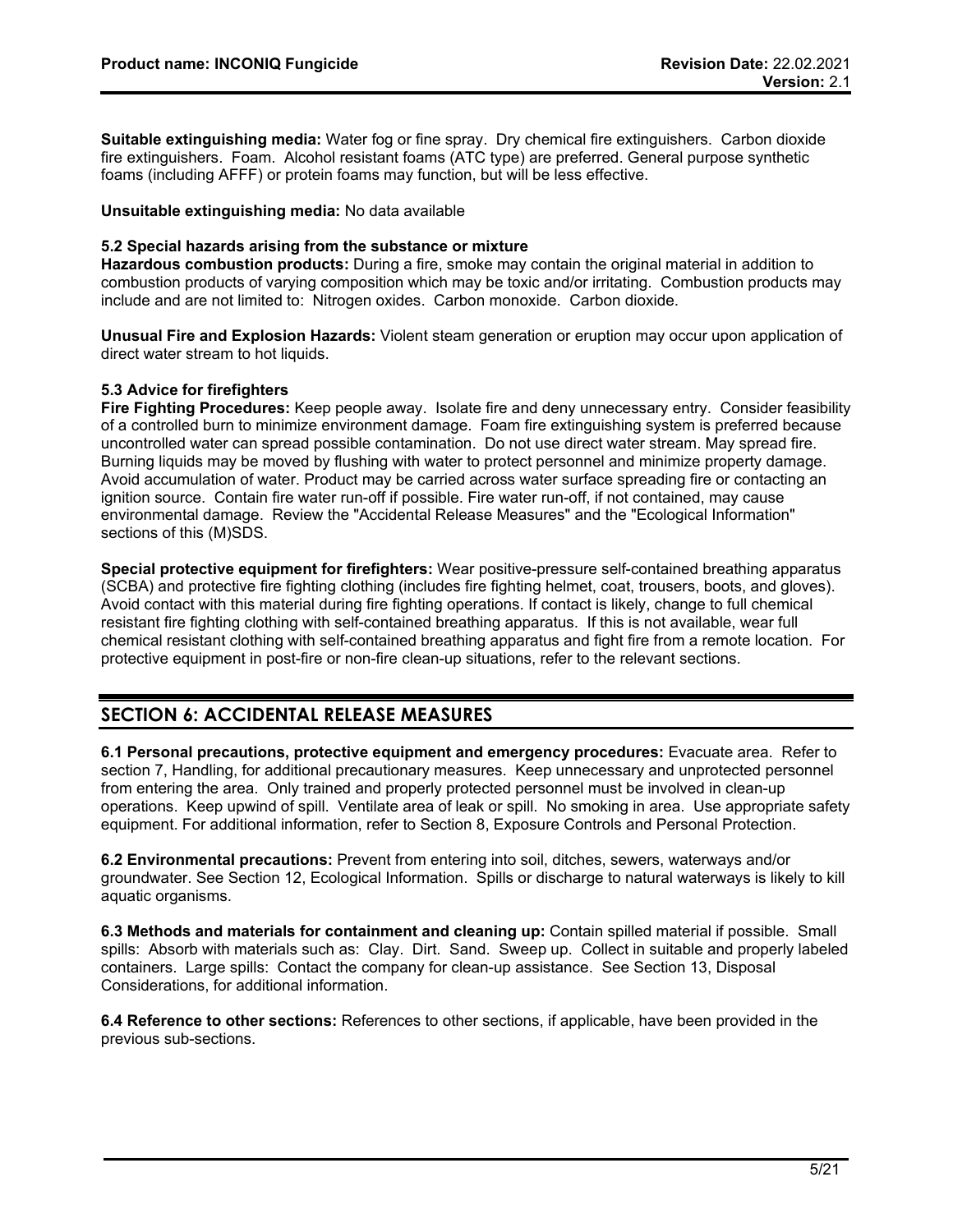# **SECTION 7: HANDLING AND STORAGE**

**7.1 Precautions for safe handling:** Keep away from heat, sparks and flame. Keep out of reach of children. Do not swallow. Do not get in eyes. Avoid contact with skin and clothing. Avoid breathing vapor or mist. Wash thoroughly after handling. Keep container closed. Use with adequate ventilation. Containers, even those that have been emptied, can contain vapors. Do not cut, drill, grind, weld, or perform similar operations on or near empty containers. See Section 8, EXPOSURE CONTROLS AND PERSONAL PROTECTION.

**7.2 Conditions for safe storage, including any incompatibilities:** Store in a dry place. Store in original container. Keep container tightly closed when not in use. Do not store near food, foodstuffs, drugs or potable water supplies.

**7.3 Specific end use(s):** Refer to product label.

# **SECTION 8: EXPOSURE CONTROLS/PERSONAL PROTECTION**

# **8.1 Control parameters**

If exposure limits exist, they are listed below. If no exposure limits are displayed, then no values are applicable.

| Component     | <b>Regulation</b> | <b>Type of listing</b> | <b>Value/Notation</b> |
|---------------|-------------------|------------------------|-----------------------|
| cyclohexanone | <b>ACGIH</b>      | <b>TWA</b>             | 20 ppm                |
|               | <b>ACGIH</b>      | <b>STEL</b>            | 50 ppm                |
|               | <b>ACGIH</b>      | <b>TWA</b>             | <b>SKIN</b>           |
|               | <b>ACGIH</b>      | <b>STEL</b>            | <b>SKIN</b>           |
|               | 2000/39/EC        | <b>TWA</b>             | 40.8 mg/m3 10 ppm     |
|               | 2000/39/EC        | <b>TWA</b>             | <b>SKIN</b>           |
|               | 2000/39/EC        | <b>STEL</b>            | 81.6 mg/m3 20 ppm     |
|               | 2000/39/EC        | <b>STEL</b>            | <b>SKIN</b>           |
|               | GB EH40           | <b>TWA</b>             | <b>SKIN</b>           |
|               | GB EH40           | <b>STEL</b>            | <b>SKIN</b>           |
|               | GB EH40           | <b>TWA</b>             | 41 mg/m3 10 ppm       |
|               | GB EH40           | <b>STEL</b>            | 82 mg/m3 20 ppm       |
| Ethylhexanol  | Corteva OEL       | <b>TWA</b>             | 2 ppm SKIN            |
|               | 2017/164/EU       | <b>TWA</b>             | 5.4 mg/m3 1 ppm       |
|               | GB EH40           | TWA                    | 5.4 mg/m3 1 ppm       |

RECOMMENDATIONS IN THIS SECTION ARE FOR MANUFACTURING, COMMERCIAL BLENDING AND PACKAGING WORKERS. APPLICATORS AND HANDLERS SHOULD SEE THE PRODUCT LABEL FOR PROPER PERSONAL PROTECTIVE EQUIPMENT AND CLOTHING.

#### **Biological occupational exposure limits**

| <b>Components</b> | CAS-No.  | <b>Control</b><br>parameters   | specimen | <b>Biological Sampling</b><br>time | Permissible<br>concentration           | <b>Basis</b>          |
|-------------------|----------|--------------------------------|----------|------------------------------------|----------------------------------------|-----------------------|
| cyclohexanone     | 108-94-1 | cyclohexan<br>ol               | Urine    | After shift                        | 2 Millimoles<br>per mole<br>Creatinine | GB EH40<br><b>BAT</b> |
|                   |          | $1.2 -$<br>Cyclohexan<br>ediol | Urine    | End of<br>shift at                 | $80 \text{ mg/l}$                      | <b>ACGIH</b><br>BEI   |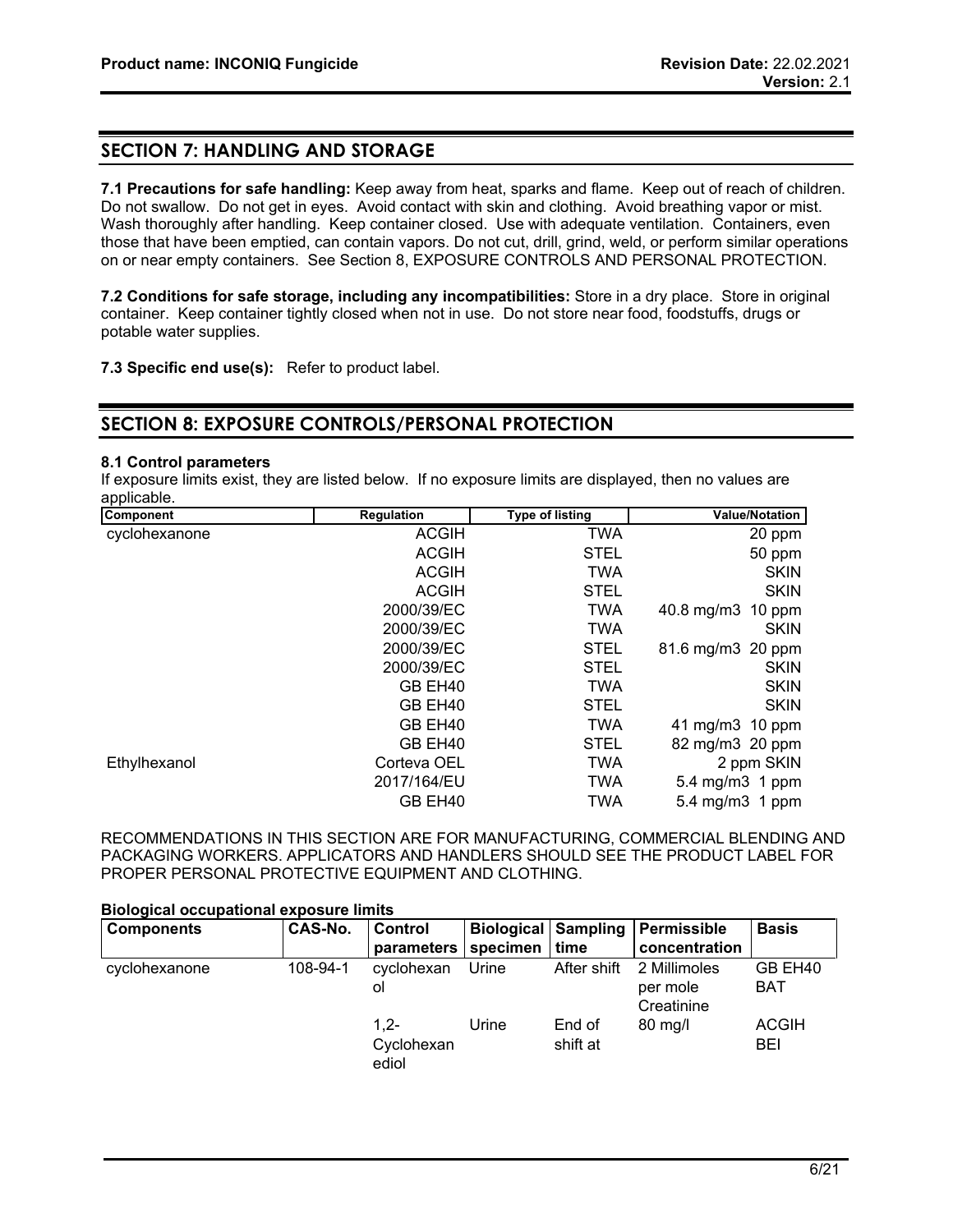|                        | end of<br>workweek  |          |                            |
|------------------------|---------------------|----------|----------------------------|
| Cyclohexan Urine<br>ol | End of<br>shift (As | $8$ mg/l | <b>ACGIH</b><br><b>BEI</b> |
|                        |                     |          |                            |
|                        | soon as             |          |                            |
|                        | possible            |          |                            |
|                        | after               |          |                            |
|                        | exposure            |          |                            |
|                        | ceases)             |          |                            |

# **Derived No Effect Level**

# cyclohexanone

| Workers |  |
|---------|--|
|---------|--|

| <b>Acute systemic effects</b> |                     | <b>Acute local effects</b> |                     | Long-term systemic<br>effects |                   | Long-term local effects |            |
|-------------------------------|---------------------|----------------------------|---------------------|-------------------------------|-------------------|-------------------------|------------|
| Dermal                        | Inhalation          | Dermal                     | Inhalation          | Dermal                        | Inhalation        | Dermal                  | Inhalation |
| 4 mg/kg<br>bw/day             | $80 \text{ mg/m}$ 3 | n.a.                       | $80 \text{ mg/m}$ 3 | 4 mg/kg<br>bw/dav             | $40 \text{ mg/m}$ | n.a.                    | 40 mg/m3   |

# **Consumers**

|        |            | <b>Acute local effects</b><br><b>Acute systemic effects</b> |        |            | Long-term systemic effects |            |        | Long-term local<br>effects |            |
|--------|------------|-------------------------------------------------------------|--------|------------|----------------------------|------------|--------|----------------------------|------------|
| Dermal | Inhalation | Oral                                                        | Dermal | Inhalation | Dermal                     | Inhalation | Oral   | Dermal                     | Inhalation |
| mg/kg  | 20         | 1.5                                                         | n.a.   | 40         | mg/kg                      | 10         | 1.5    | n.a.                       | 20         |
| bw/day | mg/m3      | mg/kg                                                       |        | mg/m3      | bw/day                     | mg/m3      | mg/kg  |                            | mg/m3      |
|        |            | bw/day                                                      |        |            |                            |            | bw/day |                            |            |

# Ethylhexanol

# **Workers**

| <b>Acute systemic effects</b> |            | <b>Acute local effects</b> |             | Long-term systemic<br>effects |            | Long-term local effects |              |
|-------------------------------|------------|----------------------------|-------------|-------------------------------|------------|-------------------------|--------------|
| Dermal                        | Inhalation | Dermal                     | Inhalation  | Dermal                        | Inhalation | Dermal                  | Inhalation   |
| n.a.                          | n.a.       | n.a.                       | 53.2        | $23 \text{ mg/kg}$            | 12.8       | n.a.                    | 53.2 $mg/m3$ |
|                               |            |                            | mg/m3106    | bw/dav                        | mg/m3      |                         |              |
|                               |            |                            | .4 mg/m $3$ |                               |            |                         |              |

# **Consumers**

| <b>Acute local effects</b><br><b>Acute systemic effects</b> |            |      | Long-term systemic effects |                   |        | Long-term local<br>effects |        |        |            |
|-------------------------------------------------------------|------------|------|----------------------------|-------------------|--------|----------------------------|--------|--------|------------|
| Dermal                                                      | Inhalation | Oral | Dermal                     | <b>Inhalation</b> | Dermal | Inhalation                 | Oral   | Dermal | Inhalation |
| n.a.                                                        | n.a.       | n.a. | n.a.                       | 26.6              | 11.4   | 2.3                        | 1.1    | n.a.   | 26.6       |
|                                                             |            |      |                            | mg/m3             | mg/kg  | mg/m3                      | mg/kg  |        | mg/m3      |
|                                                             |            |      |                            |                   | bw/day |                            | bw/day |        |            |

# **Predicted No Effect Concentration**

| cyclohexanone            |                |
|--------------------------|----------------|
| <b>Compartment</b>       | <b>PNEC</b>    |
| <b>Fresh water</b>       | $0.0329$ mg/l  |
| Marine water             | $0.00329$ mg/l |
| Intermittent use/release | $0.329$ mg/l   |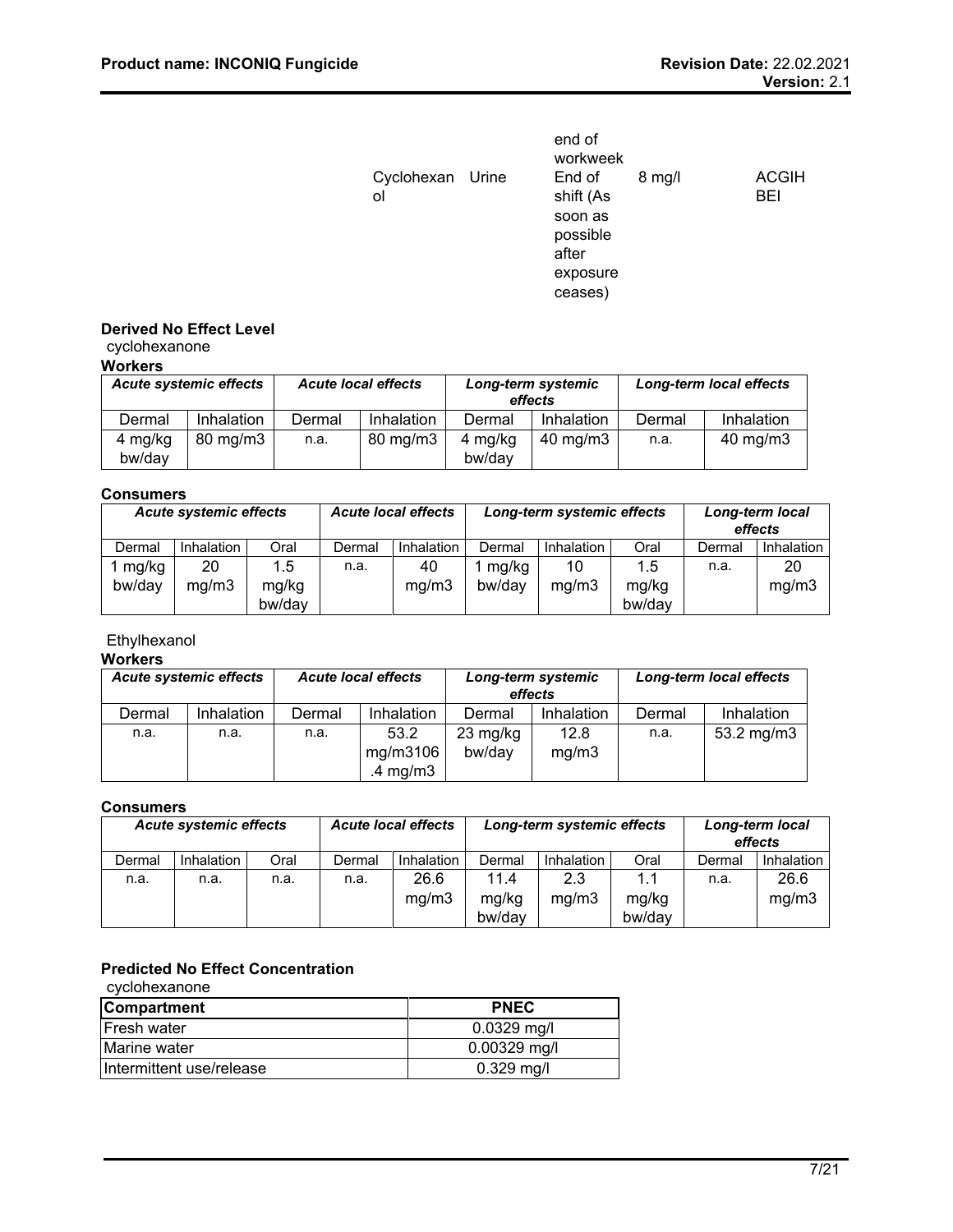| Sewage treatment plant       | 10 mg/l        |
|------------------------------|----------------|
| <b>IFresh water sediment</b> | $0.168$ mg/kg  |
| Marine sediment              | $0.0168$ mg/kg |
| Soil                         | 0.0143 mg/kg   |

**Ethylhexanol** 

| <b>Compartment</b>         | <b>PNEC</b>                      |
|----------------------------|----------------------------------|
| Fresh water                | $0.017$ mg/l                     |
| Intermittent use/release   | $0.17$ mg/l                      |
| Marine water               | $0.002$ mg/l                     |
| Sewage treatment plant     | $10$ mg/l                        |
| Fresh water sediment       | 0.284 mg/kg dry weight<br>(d.w.) |
| Marine sediment            | 0.028 mg/kg dry weight<br>(d.w.) |
| Soil                       | 0.047 mg/kg dry weight<br>(d.w.) |
| Oral (Secondary Poisoning) | 55 mg/kg food                    |

# **8.2 Exposure controls**

**Engineering controls:** Use engineering controls to maintain airborne level below exposure limit requirements or guidelines. If there are no applicable exposure limit requirements or guidelines, use only with adequate ventilation. Local exhaust ventilation may be necessary for some operations.

# **Individual protection measures**

**Eye/face protection:** Use chemical goggles. Chemical goggles should be consistent with EN 166 or equivalent.

# **Skin protection**

**Hand protection:** Use chemical resistant gloves classified under Standard EN374: Protective gloves against chemicals and micro-organisms. Examples of preferred glove barrier materials include: Butyl rubber. Chlorinated polyethylene. Polyethylene. Ethyl vinyl alcohol laminate ("EVAL"). Examples of acceptable glove barrier materials include: Natural rubber ("latex"). Neoprene. Nitrile/butadiene rubber ("nitrile" or "NBR"). Polyvinyl chloride ("PVC" or "vinyl"). Viton. When prolonged or frequently repeated contact may occur, a glove with a protection class of 4 or higher (breakthrough time greater than 120 minutes according to EN 374) is recommended. When only brief contact is expected, a glove with a protection class of 1 or higher (breakthrough time greater than 10 minutes according to EN 374) is recommended. Glove thickness alone is not a good indicator of the level of protection a glove provides against a chemical substance as this level of protection is also highly dependent on the specific composition of the material that the glove is fabricated from. The thickness of the glove must, depending on model and type of material, generally be more than 0.35 mm to offer sufficient protection for prolonged and frequent contact with the substance. As an exception to this general rule it is known that multilayer laminate gloves may offer prolonged protection at thicknesses less than 0.35 mm. Other glove materials with a thickness of less than 0.35 mm may offer sufficient protection when only brief contact is expected. NOTICE: The selection of a specific glove for a particular application and duration of use in a workplace should also take into account all relevant workplace factors such as, but not limited to: Other chemicals which may be handled, physical requirements (cut/puncture protection, dexterity, thermal protection), potential body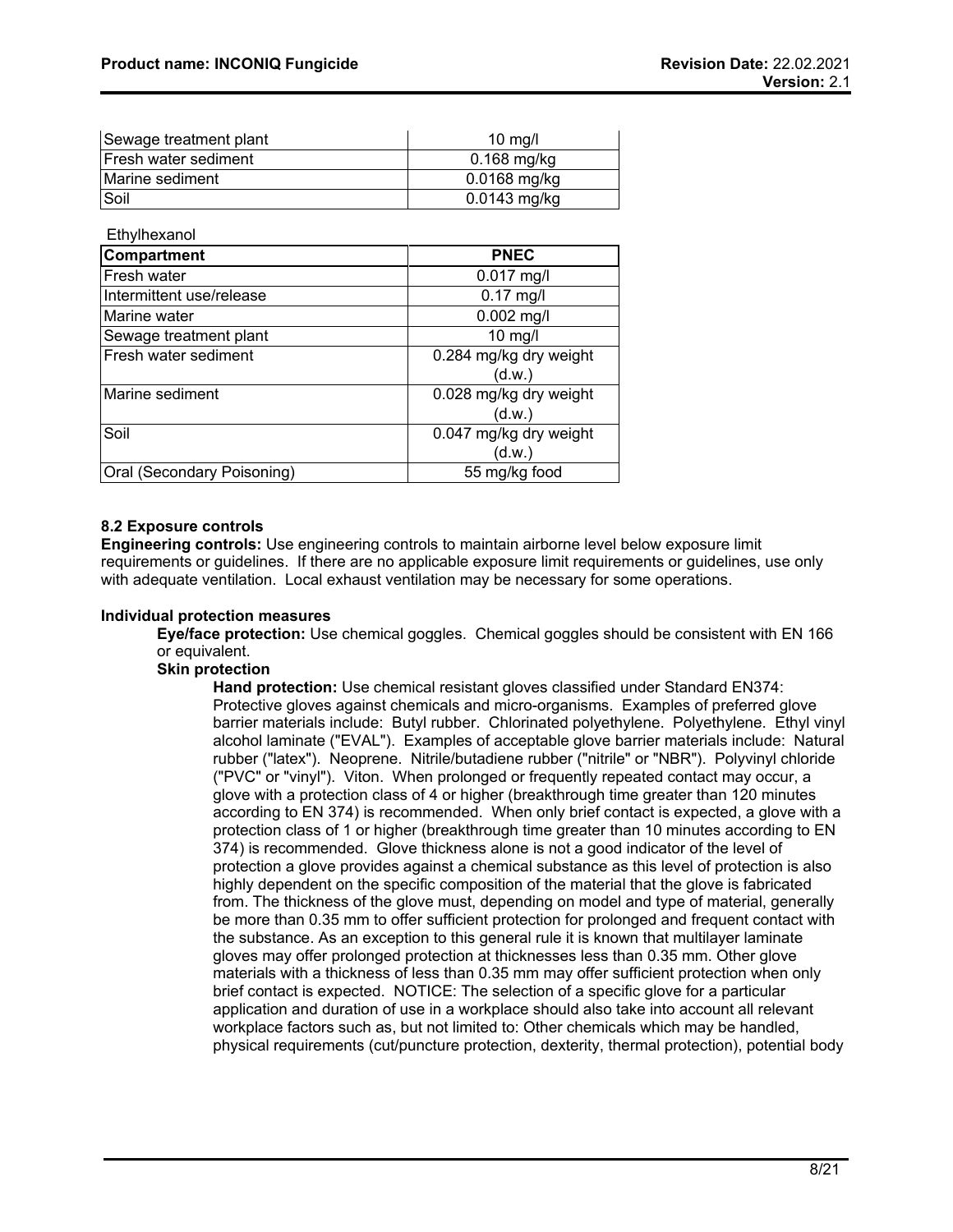reactions to glove materials, as well as the instructions/specifications provided by the glove supplier.

**Other protection:** Use protective clothing chemically resistant to this material. Selection of specific items such as face shield, boots, apron, or full body suit will depend on the task.

**Respiratory protection:** Respiratory protection should be worn when there is a potential to exceed the exposure limit requirements or guidelines. If there are no applicable exposure limit requirements or guidelines, use an approved respirator. Selection of air-purifying or positive-pressure supplied-air will depend on the specific operation and the potential airborne concentration of the material. For emergency conditions, use an approved positive-pressure self-contained breathing apparatus. In confined or poorly ventilated areas, use an approved self-contained breathing apparatus or positive pressure air line with auxiliary self-contained air supply.

Use the following CE approved air-purifying respirator: Organic vapor cartridge with a particulate pre-filter, type AP2 (meeting standard EN 14387).

#### **Environmental exposure controls**

See SECTION 7: Handling and storage and SECTION 13: Disposal considerations for measures to prevent excessive environmental exposure during use and waste disposal.

# **SECTION 9: PHYSICAL AND CHEMICAL PROPERTIES**

#### **9.1 Information on basic physical and chemical properties**

| Appearance                                        |                                             |
|---------------------------------------------------|---------------------------------------------|
| <b>Physical state</b>                             | Liquid.                                     |
| Color                                             | Clear light yellow                          |
| Odor                                              | Fruity                                      |
| <b>Odor Threshold</b>                             | No data available                           |
| рH                                                | 4.35 pH Electrode 1% solution               |
| <b>Melting point/range</b>                        | No data available                           |
| <b>Freezing point</b>                             | No data available                           |
| Boiling point (760 mmHg)                          | No data available                           |
| <b>Flash point</b>                                | 80.5 °C Pensky-Martens Closed Cup ASTM D 93 |
| <b>Evaporation Rate (Butyl Acetate</b><br>$= 1$   | No data available                           |
| Flammability (solid, gas)                         | Not Applicable                              |
| Lower explosion limit                             | No data available                           |
| <b>Upper explosion limit</b>                      | No data available                           |
| <b>Vapor Pressure</b>                             | No data available                           |
| <b>Relative Vapor Density (air = 1)</b>           | No data available                           |
| <b>Relative Density (water = 1)</b>               | No data available                           |
| <b>Water solubility</b>                           | emulsifies in water                         |
| <b>Partition coefficient: n-</b><br>octanol/water | No data available                           |
| <b>Auto-ignition temperature</b>                  | 382 °C EC Method A15                        |
| <b>Decomposition temperature</b>                  | No data available                           |
| <b>Dynamic Viscosity</b>                          | 7.52 mPa.s at 20 °C OECD Test Guideline 114 |
| <b>Kinematic Viscosity</b>                        | 4.53 mm2/s at 40 °C                         |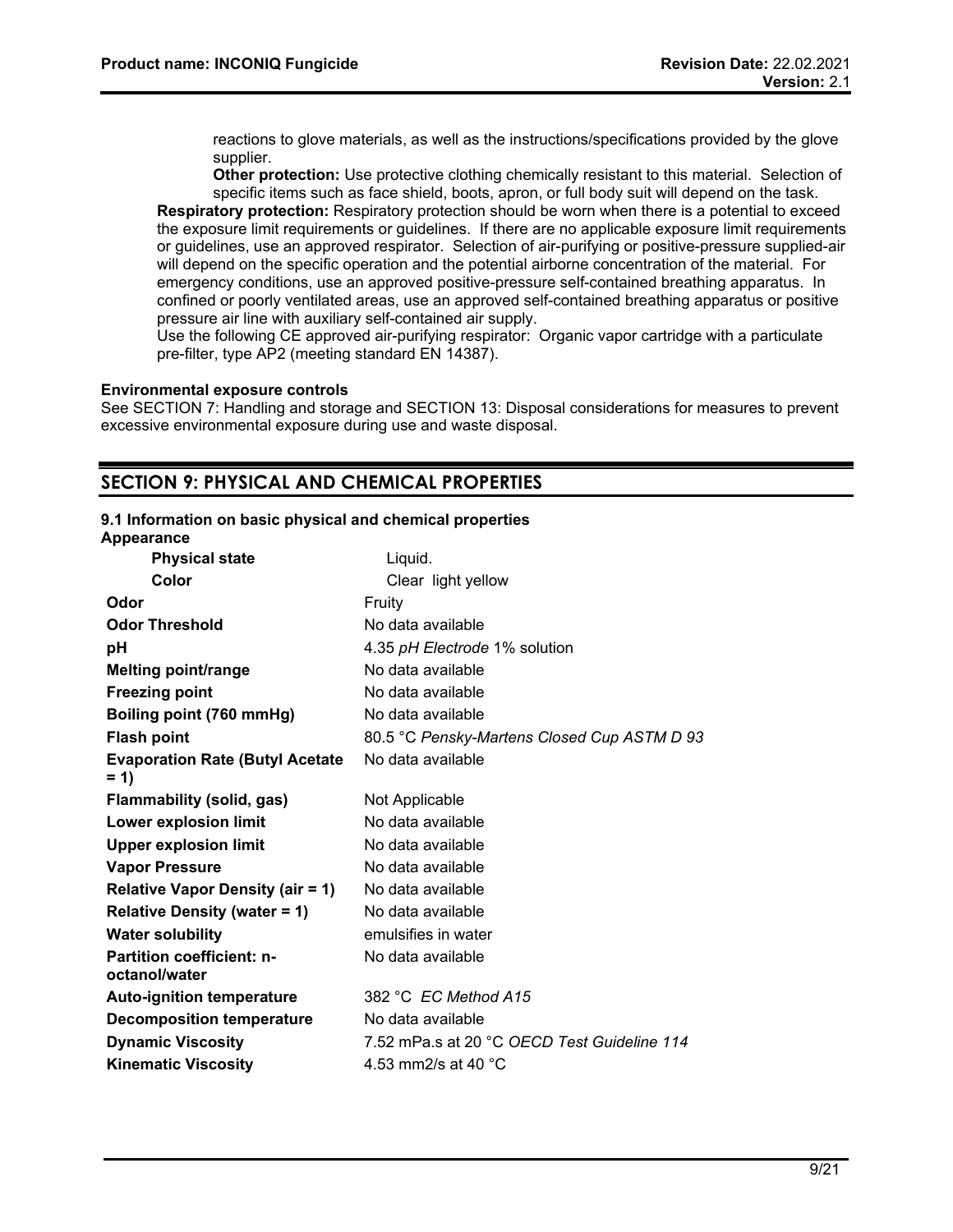| <b>Explosive properties</b> | Not explosive <i>EC Method A.14</i> |
|-----------------------------|-------------------------------------|
| <b>Oxidizing properties</b> | No EC Method A.21                   |
| 9.2 Other information       |                                     |
| Molecular weight            | Not applicable                      |

NOTE: The physical data presented above are typical values and should not be construed as a specification.

# **SECTION 10: STABILITY AND REACTIVITY**

**10.1 Reactivity:** No dangerous reaction known under conditions of normal use.

**10.2 Chemical stability:** Thermally stable at typical use temperatures.

**10.3 Possibility of hazardous reactions:** Polymerization will not occur.

**10.4 Conditions to avoid:** Exposure to elevated temperatures can cause product to decompose.

**10.5 Incompatible materials:** Avoid contact with: Acids. Bases. Reducing agents. Strong oxidizers.

**10.6 Hazardous decomposition products:** Decomposition products depend upon temperature, air supply and the presence of other materials. Decomposition products can include and are not limited to: Carbon monoxide. Carbon dioxide. Nitrogen oxides.

# **SECTION 11: TOXICOLOGICAL INFORMATION**

*Toxicological information appears in this section when such data is available.*

#### **11.1 Information on toxicological effects Acute toxicity**

# **Acute oral toxicity**

Low toxicity if swallowed. Small amounts swallowed incidentally as a result of normal handling operations are not likely to cause injury; however, swallowing larger amounts may cause injury. Swallowing may result in gastrointestinal irritation.

As product: Single dose oral LD50 has not been determined. Based on information for component(s):

LD50, Rat, > 5,000 mg/kg Estimated.

# **Acute dermal toxicity**

Prolonged skin contact is unlikely to result in absorption of harmful amounts.

As product: The dermal LD50 has not been determined. Based on information for component(s): LD50, Rat, > 5,000 mg/kg Estimated.

# **Acute inhalation toxicity**

Prolonged excessive exposure to mist may cause adverse effects. Vapor concentrations are attainable which could be hazardous on single exposure. Excessive exposure may cause irritation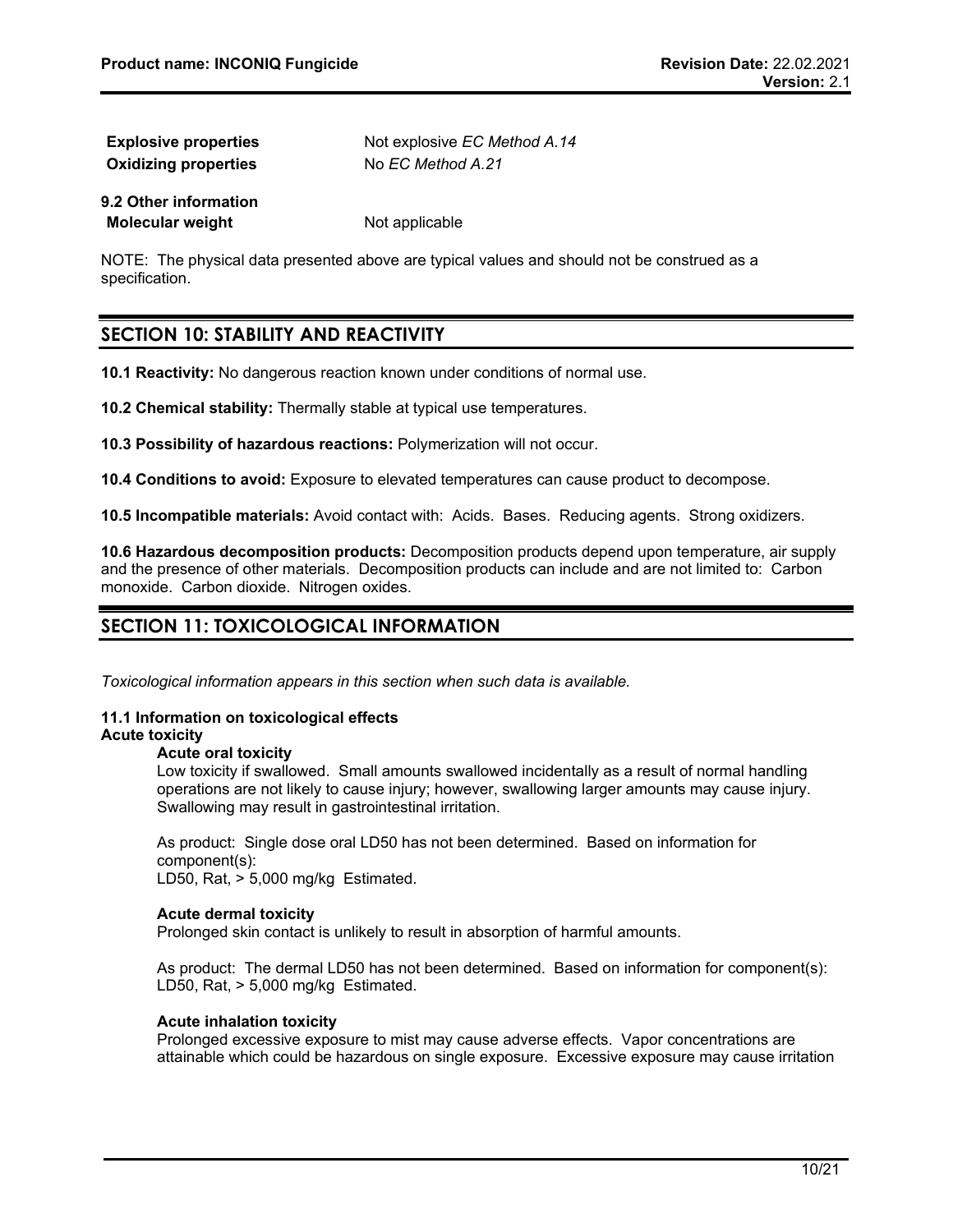to upper respiratory tract (nose and throat) and lungs. Symptoms of excessive exposure may be anesthetic or narcotic effects; dizziness and drowsiness may be observed. As product: The LC50 has not been determined.

# **Skin corrosion/irritation**

Brief contact may cause moderate skin irritation with local redness. Prolonged contact may cause severe skin irritation with local redness and discomfort.

# **Serious eye damage/eye irritation**

May cause severe irritation with corneal injury which may result in permanent impairment of vision, even blindness. Chemical burns may occur.

# **Sensitization**

For the active ingredient(s): Did not demonstrate the potential for contact allergy in mice.

For the solvent(s):

Did not cause allergic skin reactions when tested in guinea pigs.

For respiratory sensitization: No relevant data found.

# **Specific Target Organ Systemic Toxicity (Single Exposure)**

Contains component(s) which are classified as specific target organ toxicant, single exposure, category 3. Route of Exposure: Inhalation

# **Specific Target Organ Systemic Toxicity (Repeated Exposure)**

For the active ingredient(s): In animals, effects have been reported on the following organs: Liver. Kidney.

Based on information for component(s): In animals, effects have been reported on the following organs: Blood. Kidney. Liver. Spleen. Central nervous system.

# **Carcinogenicity**

For the active ingredient(s): Did not cause cancer in laboratory animals. For the minor component(s): In laboratory animals, evidence of carcinogenic activity was observed. The observed tumors do not appear to be relevant for men.

# **Teratogenicity**

For the active ingredient(s): Did not cause birth defects or any other fetal effects in laboratory animals. For the minor component(s): Has caused birth defects in laboratory animals only at doses toxic to the mother. Has been toxic to the fetus in laboratory animals at doses toxic to the mother.

# **Reproductive toxicity**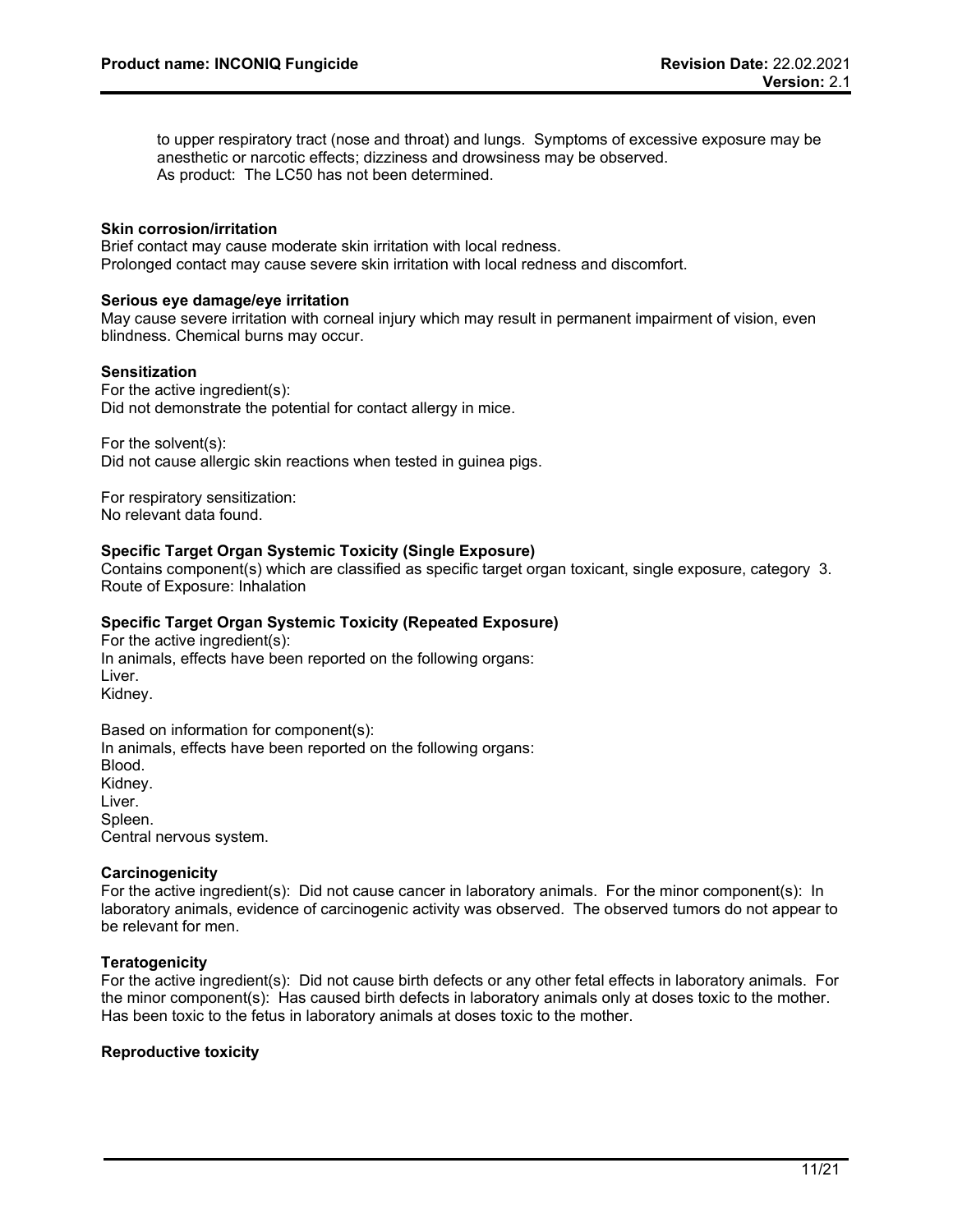For the active ingredient(s): In animal studies, did not interfere with reproduction. For the minor component(s): Cyclohexanone caused reduced growth and survival of offspring in an animal reproduction study. Dose levels producing this effect also caused central nervous system effects in parental animals. In animal studies, has been shown to interfere with reproduction in males. Effects have been seen only at doses that produced significant toxicity to the parent animals.

# **Mutagenicity**

For the active ingredient(s): In vitro genetic toxicity studies were predominantly negative. Animal genetic toxicity studies were negative.

For the minor component(s): In vitro genetic toxicity studies were negative in some cases and positive in other cases. Animal genetic toxicity studies were inconclusive

# **Aspiration Hazard**

May be harmful if swallowed and enters airways.

#### **COMPONENTS INFLUENCING TOXICOLOGY:**

# **Benzyl acetate**

#### **Acute inhalation toxicity**

LC0, Rat, male and female, 4 Hour, > 0.766 mg/l OECD Test Guideline 403 No deaths occurred at this concentration.

#### **Reaction mass of N,N-dimethyldecan-1-amide and N,N-dimethyloctanamide**

#### **Acute inhalation toxicity**

Prolonged excessive exposure to mist may cause adverse effects. Mist may cause irritation of upper respiratory tract (nose and throat).

LC50, Rat, 4 Hour, dust/mist, > 3.551 mg/l

#### **cyclohexanone**

#### **Acute inhalation toxicity**

Vapor concentrations are attainable which could be hazardous on single exposure. May cause central nervous system effects. Excessive exposure may cause severe irritation to upper respiratory tract (nose and throat) and lungs.

LC50, Rat, 4 Hour, vapour, > 6.2 mg/l No deaths occurred at this concentration.

# **Polyether modified trisiloxane**

#### **Acute inhalation toxicity**

Prolonged excessive exposure to mist may cause serious adverse effects, even death. Mist may cause irritation of upper respiratory tract (nose and throat).

As product: LC50, Rat, 4 Hour, dust/mist, 1.08 mg/l OECD Test Guideline 403

#### **Fenpicoxamid**

# **Acute inhalation toxicity**

No adverse effects are anticipated from single exposure to dust. Based on the available data, respiratory irritation was not observed.

Maximum attainable concentration. LC50, Rat, male and female, 4 Hour, dust/mist, > 0.53 mg/l No deaths occurred at this concentration.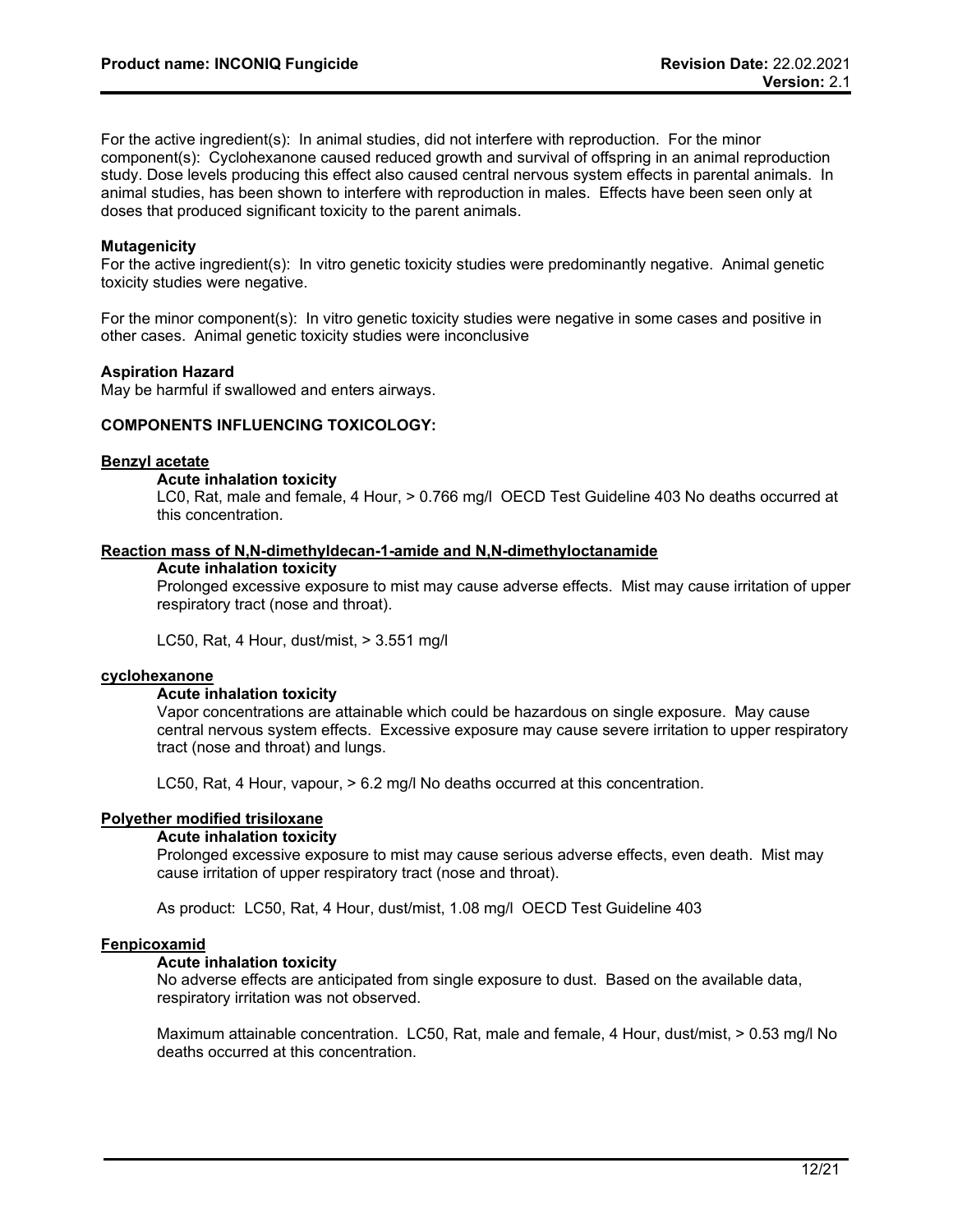#### **Ethoxylated Alcohols, C12 to C15**

#### **Acute inhalation toxicity**

Vapor may cause irritation of the upper respiratory tract (nose and throat). Mist may cause irritation of upper respiratory tract (nose and throat).

#### **Ethylhexanol**

#### **Acute inhalation toxicity**

Prolonged excessive exposure may cause adverse effects. May cause respiratory irritation and central nervous system depression. If material is heated or aerosol/mist is produced, concentrations may be attained that are sufficient to cause respiratory irritation and other effects.

LC50, Rat, 4 Hour, dust/mist, 2.17 mg/l

#### **Benzenesulfonic acid, C10-13-alkyl derivs., calcium salt**

#### **Acute inhalation toxicity**

Prolonged excessive exposure to dust may cause adverse effects. Excessive exposure may cause irritation to upper respiratory tract (nose and throat).

The LC50 has not been determined.

# **SECTION 12: ECOLOGICAL INFORMATION**

*Ecotoxicological information appears in this section when such data is available.*

#### **12.1 Toxicity**

#### **Acute toxicity to fish**

LC50, Oncorhynchus mykiss (rainbow trout), flow-through test, 96 Hour, 0.078 mg/l, OECD Test Guideline 203

#### **Acute toxicity to aquatic invertebrates**

Material is very toxic to aquatic organisms (LC50/EC50/IC50 below 1 mg/L in the most sensitive species).

EC50, Daphnia magna (Water flea), static test, 48 Hour, 0.048 mg/l, OECD Test Guideline 202

#### **Acute toxicity to algae/aquatic plants**

ErC50, Pseudokirchneriella subcapitata (green algae), 72 Hour, > 30 mg/l, OECD Test Guideline 201

#### **Toxicity to Above Ground Organisms**

Material is practically non-toxic to birds on an acute basis (LD50 > 2000 mg/kg).

oral LD50, Colinus virginianus (Bobwhite quail), > 2000mg/kg bodyweight.

contact LD50, Apis mellifera (bees), 48 Hour, 53.4µg/bee

oral LD50, Apis mellifera (bees), 48 Hour, > 205.6µg/bee

# **12.2 Persistence and degradability**

# **Benzyl acetate**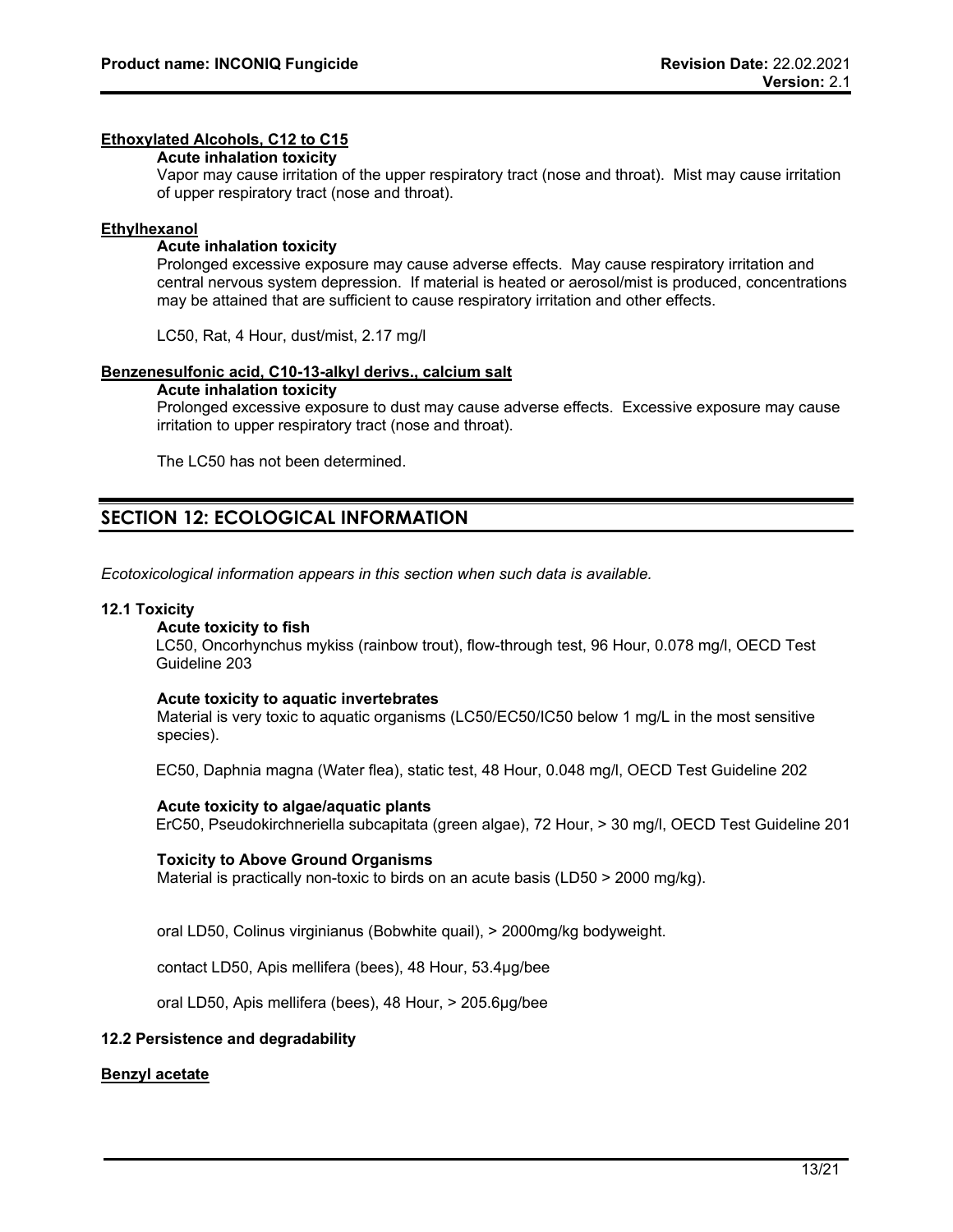**Biodegradability:** Material is readily biodegradable. Passes OECD test(s) for ready biodegradability. 10-day Window: Pass **Biodegradation:** 100 % **Exposure time:** 28 d **Method:** OECD Test Guideline 301B or Equivalent 10-day Window: Not applicable **Biodegradation:** 92 - 96 % **Exposure time:** 28 d **Method:** OECD Test Guideline 301C or Equivalent

**Theoretical Oxygen Demand:** 2.24 mg/mg

#### **Reaction mass of N,N-dimethyldecan-1-amide and N,N-dimethyloctanamide**

**Biodegradability:** Material is readily biodegradable. Passes OECD test(s) for ready biodegradability. 10-day Window: Pass **Biodegradation:** > 80 % **Exposure time:** 28 d **Method:** OECD Test Guideline 301F or Equivalent

# **Chemical Oxygen Demand:** 2.890 mg/g

#### **cyclohexanone**

**Biodegradability:** Material is readily biodegradable. Passes OECD test(s) for ready

biodegradability. 10-day Window: Not applicable **Biodegradation:** 87 % **Exposure time:** 14 d **Method:** OECD Test Guideline 301C or Equivalent 10-day Window: Pass **Biodegradation:** 90 - 100 % **Exposure time:** 28 d **Method:** OECD Test Guideline 301F

#### **Polyether modified trisiloxane**

**Biodegradability:** Material is readily biodegradable. Passes OECD test(s) for ready biodegradability.

**Biodegradation:** > 60 % **Exposure time:** 28 d **Method:** OECD Test Guideline 301F

# **Fenpicoxamid**

**Biodegradability:** Material is expected to biodegrade very slowly (in the environment). Fails to pass OECD/EEC tests for ready biodegradability. Chemical degradation (hydrolysis) is expected in the environment within days to weeks.

10-day Window: Fail **Biodegradation:** 12.5 % **Exposure time:** 28 d **Method:** OECD Test Guideline 301B or Equivalent

**Stability in Water (1/2-life)**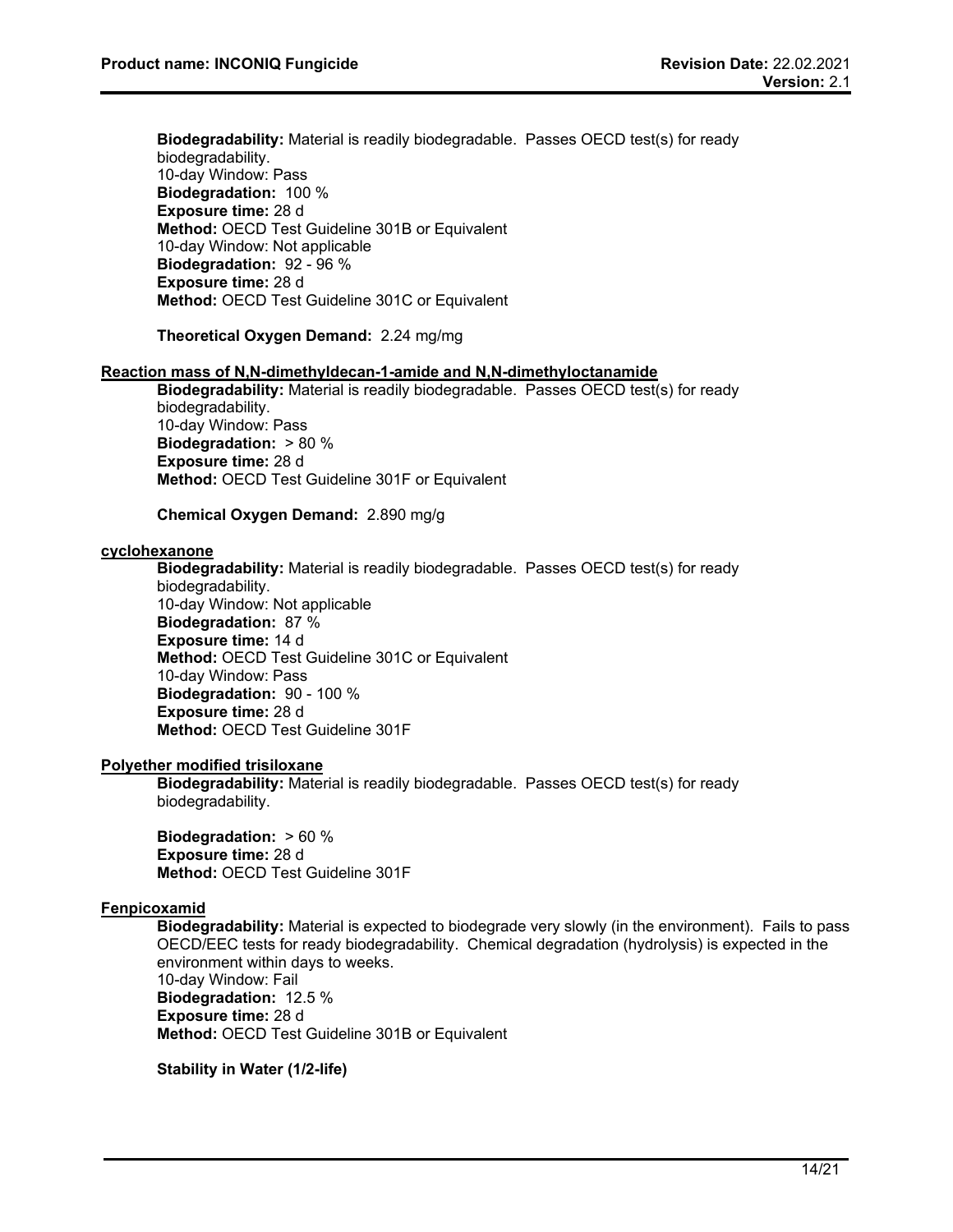Hydrolysis, DT50, 7.1 d, pH 4 Hydrolysis, DT50, 0.92 d, pH 7 Hydrolysis, DT50, 0.024 d, pH 9

# **Ethoxylated Alcohols, C12 to C15**

**Biodegradability:** Material is readily biodegradable. Passes OECD test(s) for ready biodegradability. 10-day Window: Pass **Biodegradation:** > 90 % **Exposure time:** 28 d **Method:** OECD Test Guideline 301E or Equivalent 10-day Window: Pass **Biodegradation:** > 60 % **Exposure time:** 28 d **Method:** OECD Test Guideline 301B or Equivalent

# **Ethylhexanol**

**Biodegradability:** Material is readily biodegradable. Passes OECD test(s) for ready biodegradability. Material is ultimately biodegradable (reaches > 70% mineralization in OECD test(s) for inherent biodegradability). 10-day Window: Not applicable **Biodegradation:** > 95 % **Exposure time:** 5 d **Method:** OECD Test Guideline 302B or Equivalent 10-day Window: Pass **Biodegradation:** 68 % **Exposure time:** 17 d **Method:** OECD Test Guideline 301B or Equivalent

# **Benzenesulfonic acid, C10-13-alkyl derivs., calcium salt**

**Biodegradability:** Material is readily biodegradable. Passes OECD test(s) for ready biodegradability. 10-day Window: Pass **Biodegradation:** 100 % **Exposure time:** 28 d **Method:** OECD Test Guideline 301B or Equivalent

# **12.3 Bioaccumulative potential**

# **Benzyl acetate**

**Bioaccumulation:** Bioconcentration potential is low (BCF < 100 or Log Pow < 3). **Partition coefficient: n-octanol/water(log Pow):** 1.96 Measured

# **Reaction mass of N,N-dimethyldecan-1-amide and N,N-dimethyloctanamide**

**Bioaccumulation:** Bioconcentration potential is moderate (BCF between 100 and 3000 or Log Pow between 3 and 5).

**Partition coefficient: n-octanol/water(log Pow):** <3.44 at 20 °C

# **cyclohexanone**

**Bioaccumulation:** Bioconcentration potential is low (BCF < 100 or Log Pow < 3). **Partition coefficient: n-octanol/water(log Pow):** 0.81 Measured

# **Polyether modified trisiloxane**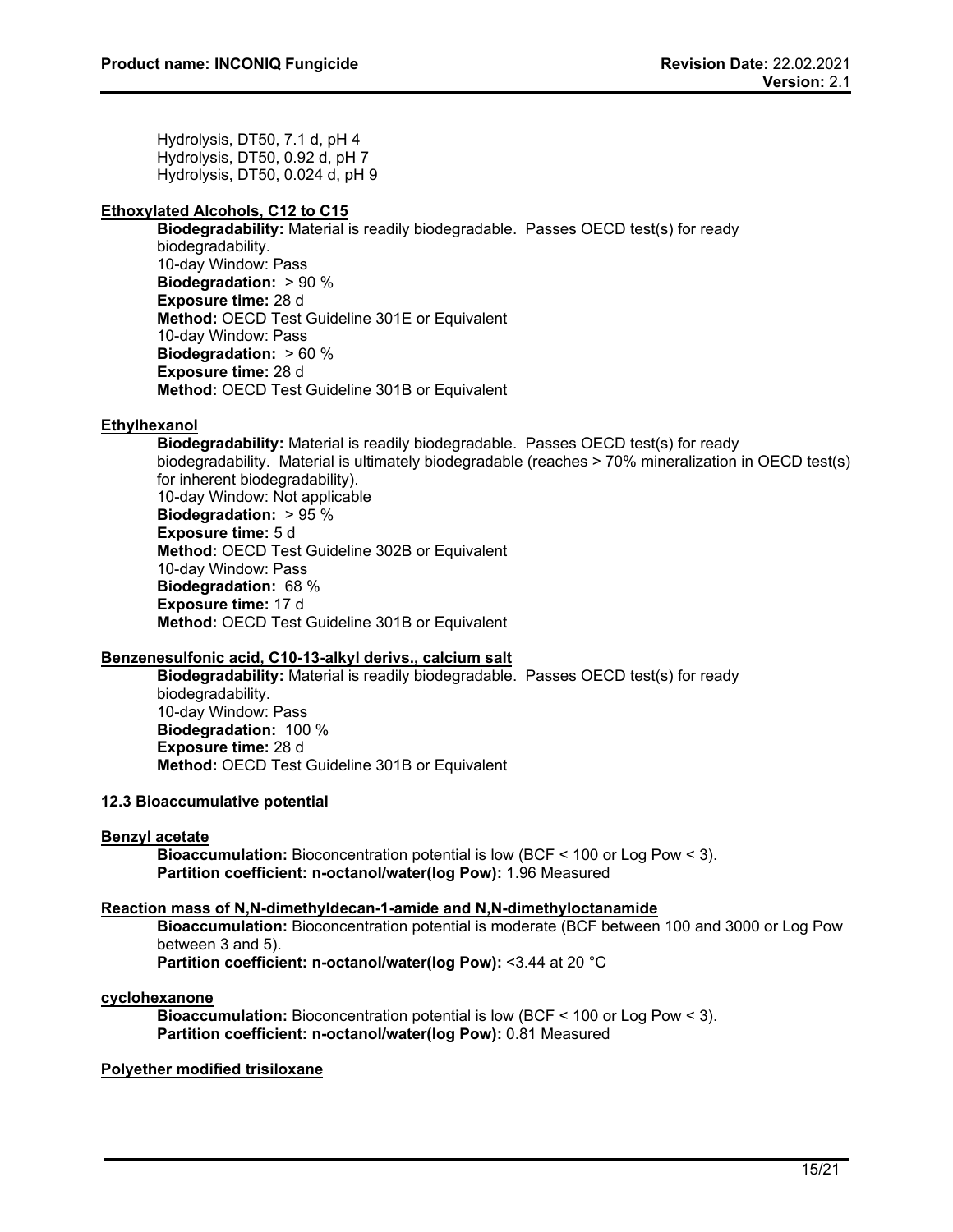**Bioaccumulation:** No relevant data found.

#### **Fenpicoxamid**

**Bioaccumulation:** Bioconcentration potential is moderate (BCF between 100 and 3000 or Log Pow between 3 and 5).

**Partition coefficient: n-octanol/water(log Pow):** 4.4 at 20 °C

# **Ethoxylated Alcohols, C12 to C15**

**Bioaccumulation:** No relevant data found.

#### **Ethylhexanol**

**Bioaccumulation:** Bioconcentration potential is moderate (BCF between 100 and 3000 or Log Pow between 3 and 5).

**Partition coefficient: n-octanol/water(log Pow):** 3.1 Measured

# **Benzenesulfonic acid, C10-13-alkyl derivs., calcium salt**

**Bioaccumulation:** Bioconcentration potential is moderate (BCF between 100 and 3000 or Log Pow between 3 and 5). **Partition coefficient: n-octanol/water(log Pow):** 2.89 **Bioconcentration factor (BCF):** 2 - 1,000

# **12.4 Mobility in soil**

# **Benzyl acetate**

Potential for mobility in soil is medium (Koc between 150 and 500). **Partition coefficient (Koc):** 277 Estimated.

#### **Reaction mass of N,N-dimethyldecan-1-amide and N,N-dimethyloctanamide**

Potential for mobility in soil is low (Koc between 500 and 2000). **Partition coefficient (Koc):** 527.3

# **cyclohexanone**

Potential for mobility in soil is very high (Koc between 0 and 50). **Partition coefficient (Koc):** 15 Estimated.

# **Polyether modified trisiloxane**

No relevant data found.

#### **Fenpicoxamid**

Expected to be relatively immobile in soil (Koc > 5000). **Partition coefficient (Koc):** > 5000

# **Ethoxylated Alcohols, C12 to C15**

No relevant data found.

#### **Ethylhexanol**

Potential for mobility in soil is low (Koc between 500 and 2000). **Partition coefficient (Koc):** 800 Estimated.

# **Benzenesulfonic acid, C10-13-alkyl derivs., calcium salt**

No relevant data found.

# **12.5 Results of PBT and vPvB assessment**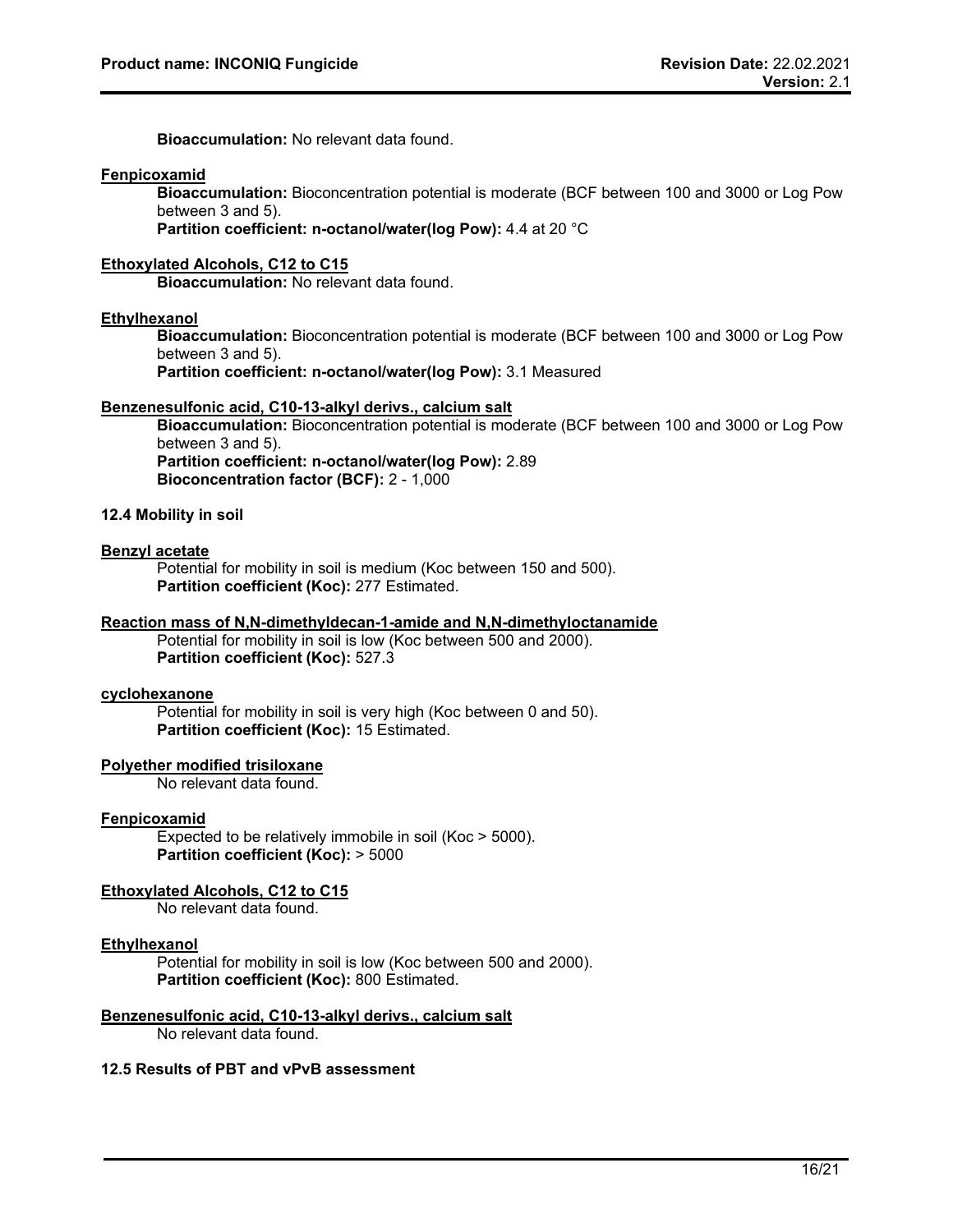# **Benzyl acetate**

This substance has not been assessed for persistence, bioaccumulation and toxicity (PBT).

#### **Reaction mass of N,N-dimethyldecan-1-amide and N,N-dimethyloctanamide**

This substance is not considered to be persistent, bioaccumulating and toxic (PBT). This substance is not considered to be very persistent and very bioaccumulating (vPvB).

#### **cyclohexanone**

This substance is not considered to be persistent, bioaccumulating and toxic (PBT). This substance is not considered to be very persistent and very bioaccumulating (vPvB).

#### **Polyether modified trisiloxane**

This substance has not been assessed for persistence, bioaccumulation and toxicity (PBT).

# **Fenpicoxamid**

This substance is not considered to be persistent, bioaccumulating and toxic (PBT). This substance is not considered to be very persistent and very bioaccumulating (vPvB).

# **Ethoxylated Alcohols, C12 to C15**

This substance is not considered to be persistent, bioaccumulating and toxic (PBT). This substance is not considered to be very persistent and very bioaccumulating (vPvB).

#### **Ethylhexanol**

This substance is not considered to be persistent, bioaccumulating and toxic (PBT). This substance is not considered to be very persistent and very bioaccumulating (vPvB).

#### **Benzenesulfonic acid, C10-13-alkyl derivs., calcium salt**

This substance is not considered to be persistent, bioaccumulating and toxic (PBT). This substance is not considered to be very persistent and very bioaccumulating (vPvB).

# **12.6 Other adverse effects**

# **Benzyl acetate**

This substance is not on the Montreal Protocol list of substances that deplete the ozone layer.

#### **Reaction mass of N,N-dimethyldecan-1-amide and N,N-dimethyloctanamide**

This substance is not on the Montreal Protocol list of substances that deplete the ozone layer.

#### **cyclohexanone**

This substance is not on the Montreal Protocol list of substances that deplete the ozone layer.

# **Polyether modified trisiloxane**

This substance is not on the Montreal Protocol list of substances that deplete the ozone layer.

# **Fenpicoxamid**

This substance is not on the Montreal Protocol list of substances that deplete the ozone layer.

# **Ethoxylated Alcohols, C12 to C15**

This substance is not on the Montreal Protocol list of substances that deplete the ozone layer.

# **Ethylhexanol**

This substance is not on the Montreal Protocol list of substances that deplete the ozone layer.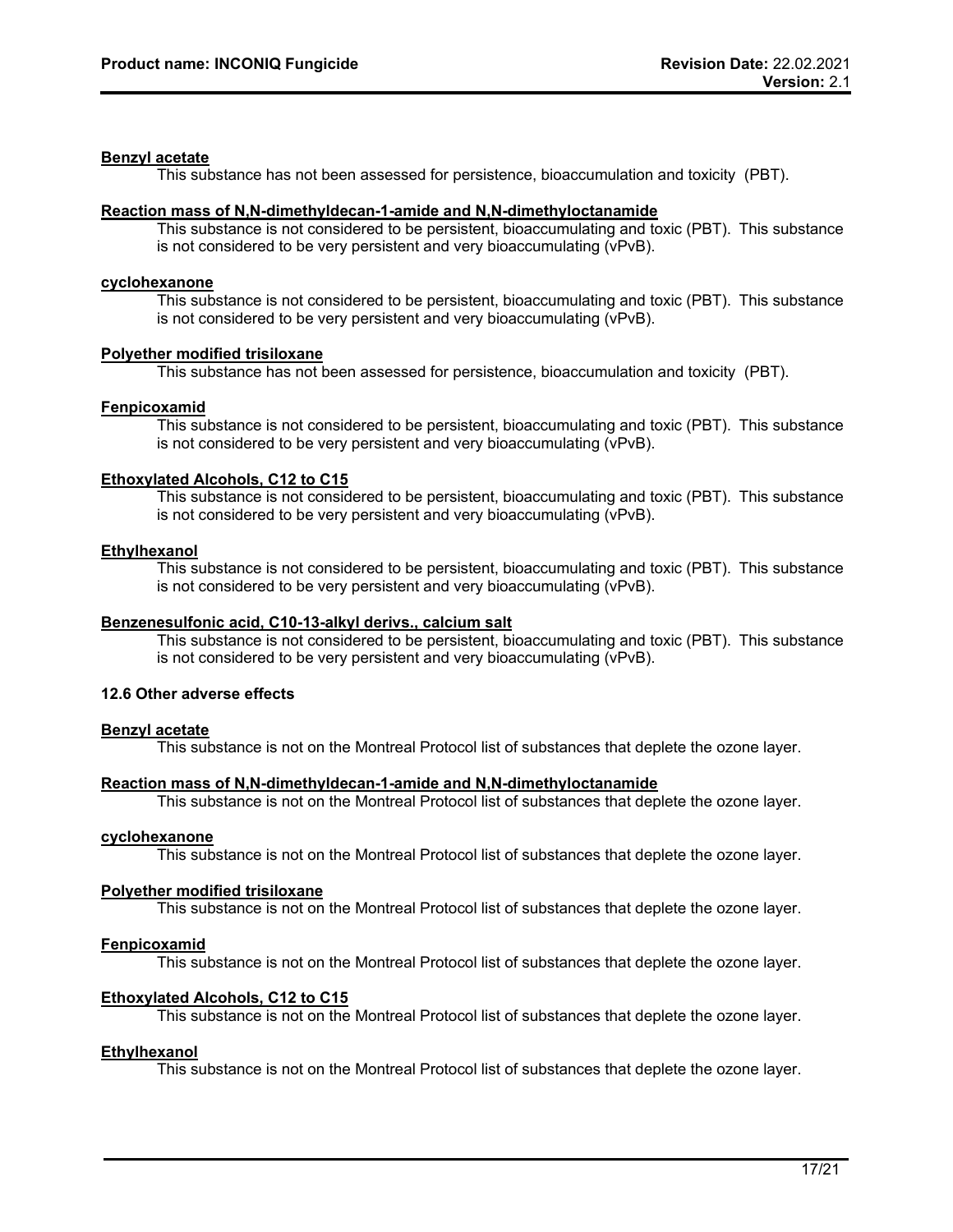# **Benzenesulfonic acid, C10-13-alkyl derivs., calcium salt**

This substance is not on the Montreal Protocol list of substances that deplete the ozone layer.

# **SECTION 13: DISPOSAL CONSIDERATIONS**

# **13.1 Waste treatment methods**

If wastes and/or containers cannot be disposed of according to the product label directions, disposal of this material must be in accordance with your local or area regulatory authorities. This information presented below only applies to the material as supplied. The identification based on characteristic(s) or listing may not apply if the material has been used or otherwise contaminated. It is the responsibility of the waste generator to determine the toxicity and physical properties of the material generated to determine the proper waste identification and disposal methods in compliance with applicable regulations. If the material as supplied becomes a waste, follow all applicable regional, national and local laws.

The definitive assignment of this material to the appropriate EWC group and thus its proper EWC code will depend on the use that is made of this material. Contact the authorized waste disposal services.

# **SECTION 14: TRANSPORT INFORMATION**

# **Classification for ROAD and Rail transport (ADR/RID):**

| 14.1                                                | UN number                                                                                            | UN 3082                                                              |
|-----------------------------------------------------|------------------------------------------------------------------------------------------------------|----------------------------------------------------------------------|
|                                                     | 14.2 UN proper shipping name                                                                         | ENVIRONMENTALLY HAZARDOUS SUBSTANCE, LIQUID,<br>N.O.S.(Fenpicoxamid) |
| 14.3                                                | Transport hazard class(es)                                                                           | 9                                                                    |
| 14.4                                                | <b>Packing group</b>                                                                                 | III                                                                  |
| 14.5                                                | <b>Environmental hazards</b>                                                                         | Fenpicoxamid                                                         |
| 14.6                                                | Special precautions for user                                                                         | Hazard Identification Number: 90                                     |
| <b>Classification for SEA transport (IMO-IMDG):</b> |                                                                                                      |                                                                      |
| 14.1                                                | UN number                                                                                            | <b>UN 3082</b>                                                       |
|                                                     | 14.2 UN proper shipping name                                                                         | ENVIRONMENTALLY HAZARDOUS SUBSTANCE, LIQUID,<br>N.O.S.(Fenpicoxamid) |
| 14.3                                                | Transport hazard class(es)                                                                           | 9                                                                    |
| 14.4                                                | <b>Packing group</b>                                                                                 | Ш                                                                    |
| 14.5                                                | <b>Environmental hazards</b>                                                                         | Fenpicoxamid                                                         |
| 14.6                                                | Special precautions for user                                                                         | $EmS: F-A, S-F$                                                      |
| 14.7                                                | <b>Transport in bulk according</b><br>to Annex I or II of MARPOL<br>73/78 and the IBC or IGC<br>Code | Consult IMO regulations before transporting ocean bulk               |

**Classification for AIR transport (IATA/ICAO):**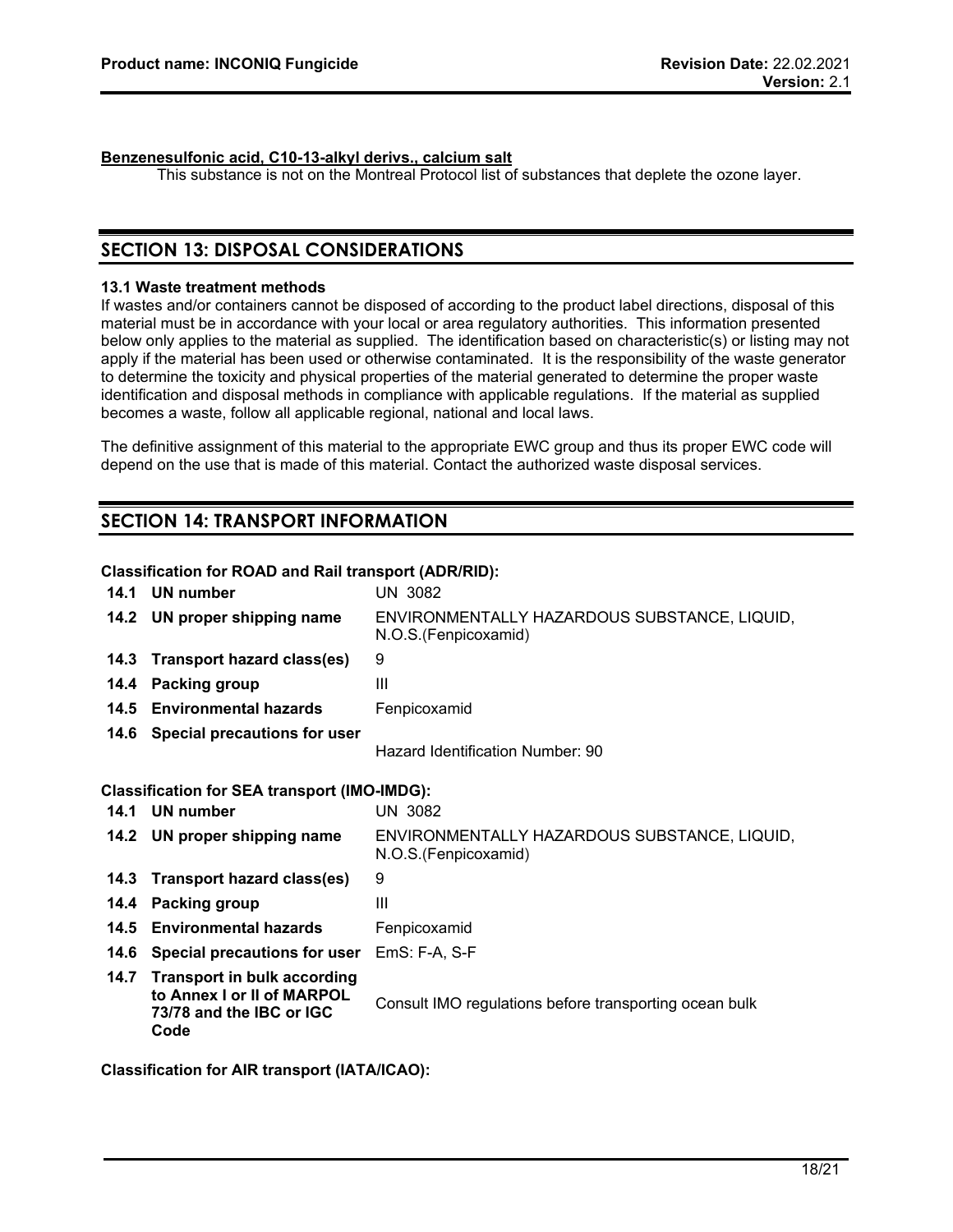| 14.1 UN number                                       | UN 3082                                                              |
|------------------------------------------------------|----------------------------------------------------------------------|
| 14.2 UN proper shipping name                         | Environmentally hazardous substance, liquid,<br>n.o.s.(Fenpicoxamid) |
| 14.3 Transport hazard class(es)                      | 9                                                                    |
| 14.4 Packing group                                   | Ш                                                                    |
| 14.5 Environmental hazards                           | Not applicable                                                       |
| 14.6 Special precautions for user No data available. |                                                                      |

# **Further information:**

Marine Pollutants assigned UN number 3077 and 3082 in single or combination packaging containing a net quantity per single or inner packaging of 5 L or less for liquids or having a net mass per single or inner packaging of 5 KG or less for solids may be transported as non-dangerous goods as provided in section 2.10.2.7 of IMDG code, IATA special provision A197, and ADR/RID special provision 375.

This information is not intended to convey all specific regulatory or operational requirements/information relating to this product. Transportation classifications may vary by container volume and may be influenced by regional or country variations in regulations. Additional transportation system information can be obtained through an authorized sales or customer service representative. It is the responsibility of the transporting organization to follow all applicable laws, regulations and rules relating to the transportation of the material.

# **SECTION 15: REGULATORY INFORMATION**

**15.1 Safety, health and environmental regulations/legislation specific for the substance or mixture**

**Seveso III: Directive 2012/18/EU of the European Parliament and of the Council on the control of major-accident hazards involving dangerous substances.**

Listed in Regulation: ENVIRONMENTAL HAZARDS Number in Regulation: E1 100 t 200 t

# **15.2 Chemical safety assessment**

For proper and safe use of this product, please refer to the approval conditions laid down on the product label.

Chemical Safety Assessments are not required for Plant Protection Products authorised under Regulation EC 1107/2009.

# **SECTION 16: OTHER INFORMATION**

**Full text of H-Statements referred to under sections 2 and 3.**

Flammable liquid and vapor.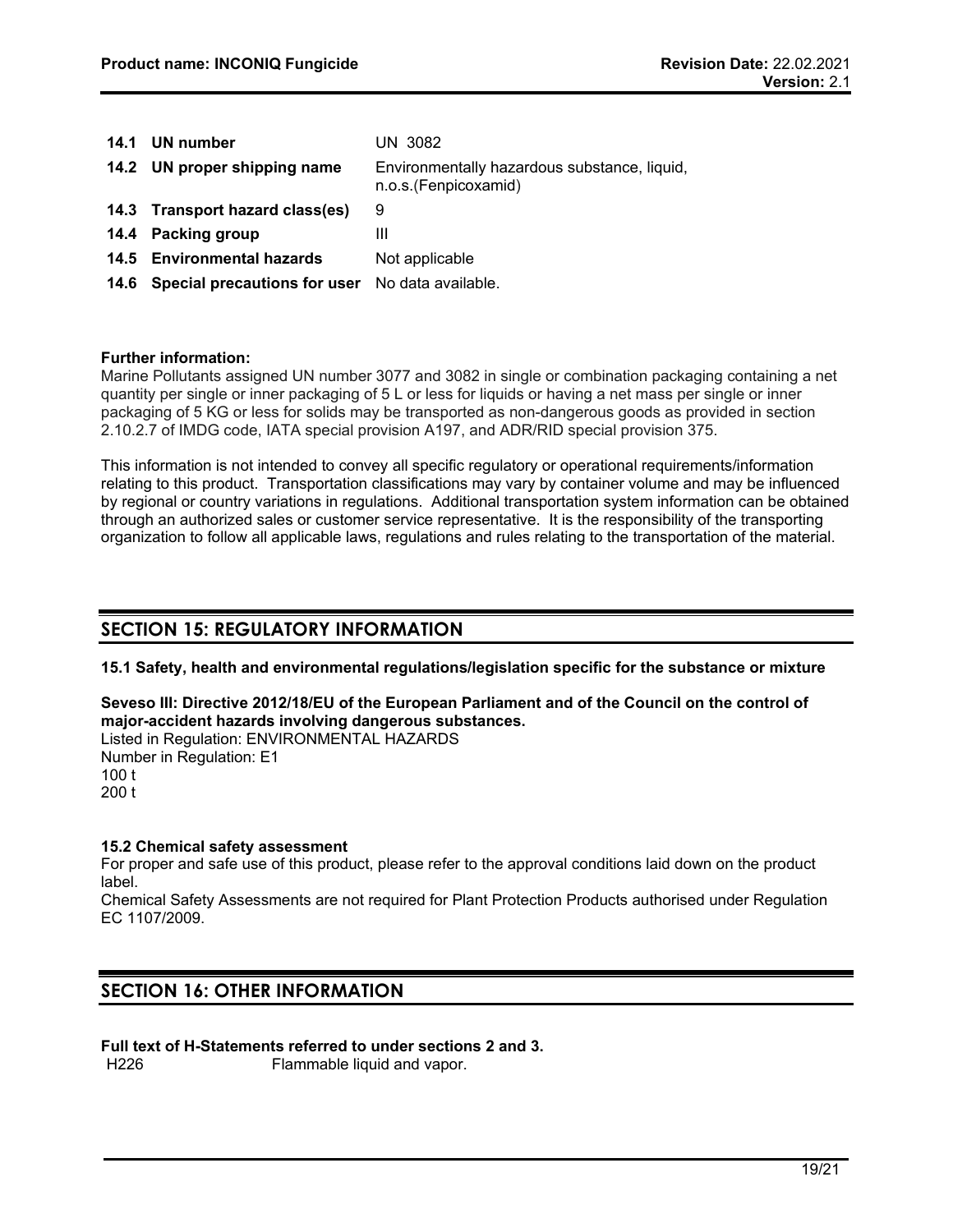| H302 | Harmful if swallowed.                                 |
|------|-------------------------------------------------------|
| H311 | Toxic in contact with skin.                           |
| H315 | Causes skin irritation.                               |
| H318 | Causes serious eye damage.                            |
| H319 | Causes serious eye irritation.                        |
| H332 | Harmful if inhaled.                                   |
| H335 | May cause respiratory irritation.                     |
| H400 | Very toxic to aquatic life.                           |
| H410 | Very toxic to aquatic life with long lasting effects. |
| H412 | Harmful to aquatic life with long lasting effects.    |

# **Classification and procedure used to derive the classification for mixtures according to Regulation (EC) No 1272/2008**

Skin Irrit. - 2 - H315 - Calculation method

Eye Dam. - 1 - H318 - Calculation method

STOT SE - 3 - H335 - Calculation method

Aquatic Acute - 1 - H400 - Based on product data or assessment

Aquatic Chronic - 1 - H410 - Calculation method

# **Revision**

Identification Number: 97071699 / Issue Date: 22.02.2021 / Version: 2.1 DAS Code: GF-3308

Most recent revision(s) are noted by the bold, double bars in left-hand margin throughout this document.

# **Legend**

| 2000/39/EC       | Europe. Commission Directive 2000/39/EC establishing a first list of indicative   |
|------------------|-----------------------------------------------------------------------------------|
|                  | occupational exposure limit values                                                |
|                  |                                                                                   |
| 2017/164/EU      | Europe. Commission Directive 2017/164/EU establishing a fourth list of indicative |
|                  | occupational exposure limit values                                                |
| <b>ACGIH</b>     | USA. ACGIH Threshold Limit Values (TLV)                                           |
| <b>ACGIH BEI</b> | ACGIH - Biological Exposure Indices (BEI)                                         |
| Corteva OEL      | Corteva Occupational Exposure Limit                                               |
| GB EH40          | UK. EH40 WEL - Workplace Exposure Limits                                          |
| GB EH40 BAT      | UK. Biological monitoring guidance values                                         |
| <b>SKIN</b>      | Absorbed via skin                                                                 |
| <b>STEL</b>      | Short term exposure limit                                                         |
| <b>TWA</b>       | Limit Value - eight hours                                                         |
| Acute Tox.       | Acute toxicity                                                                    |
| Aquatic Acute    | Short-term (acute) aquatic hazard                                                 |
| Aquatic Chronic  | Long-term (chronic) aquatic hazard                                                |
| Eye Dam.         | Serious eye damage                                                                |
| Eye Irrit.       | Eye irritation                                                                    |
| Flam. Liq.       | Flammable liquids                                                                 |
| Skin Irrit.      | Skin irritation                                                                   |
| STOT SE          | Specific target organ toxicity - single exposure                                  |

# **Full text of other abbreviations**

ADN - European Agreement concerning the International Carriage of Dangerous Goods by Inland Waterways; ADR - European Agreement concerning the International Carriage of Dangerous Goods by Road; AIIC - Australian Inventory of Industrial Chemicals; ASTM - American Society for the Testing of Materials; bw - Body weight; CLP - Classification Labelling Packaging Regulation; Regulation (EC) No